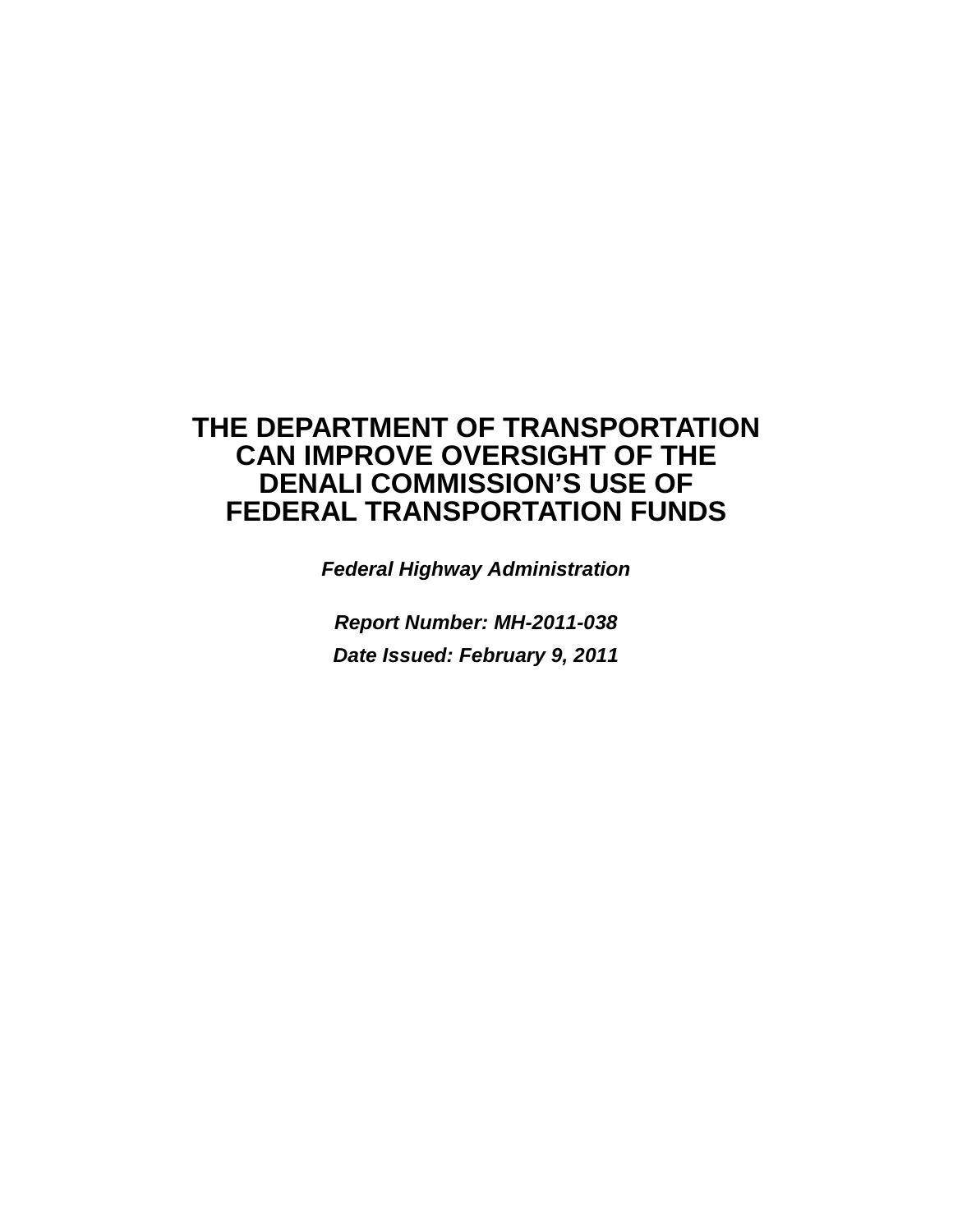

#### **U.S. Department of Transportation** Office of the Secretary of Transportation Office of Inspector General

## Subject: **INFORMATION:** The Department of Transportation Can Improve Oversight of the Denali Commission's Use of Federal Transportation Funds Federal Highway Administration Report Number MH-2011-038

From: Joseph W. Comé Assistant Inspector General for Highway and Transit Audits Date: February 9, 2011

Reply to<br>Attn. of:  $JA-40$ 

**Memorandum**

To: Federal Highway Administrator

Alaska's size and the remoteness of its cities and villages present significant transportation challenges. In 2005, Congress created the Denali Access System Program (transportation program) to fund Alaskan road and waterfront development projects that provide economic opportunities and improve residents' quality of life, health, and safety. Since 2006, the Federal Highway Administration (FHWA) and the Federal Transit Administration (FTA) have transferred more than \$100 million to the Denali Commission (Commission), the independent Federal agency that selects the transportation projects.

To gain a better understanding of how the Commission uses its Federal transportation funds, Senator Christopher S. Bond<sup>[1](#page-1-0)</sup> requested that the Office of Inspector General review the Department of Transportation's (DOT) and the Commission's administration of the program. Specifically, we (1) identified the purpose, funding, and status of the Commission's projects funded through FHWA and FTA, (2) assessed the Commission's project selection process, and (3) examined FHWA's oversight of the Commission's use of DOT funds.

To conduct our work, we interviewed Federal, Alaska, and Commission officials; reviewed applicable laws, regulations, and policies; and analyzed DOT and Commission records in Washington, D.C., and Anchorage, Alaska. We conducted

<span id="page-1-0"></span><sup>&</sup>lt;sup>1</sup> Ranking Member of the Senate Appropriations Subcommittee on Transportation, Housing, and Urban Development and Related Agencies.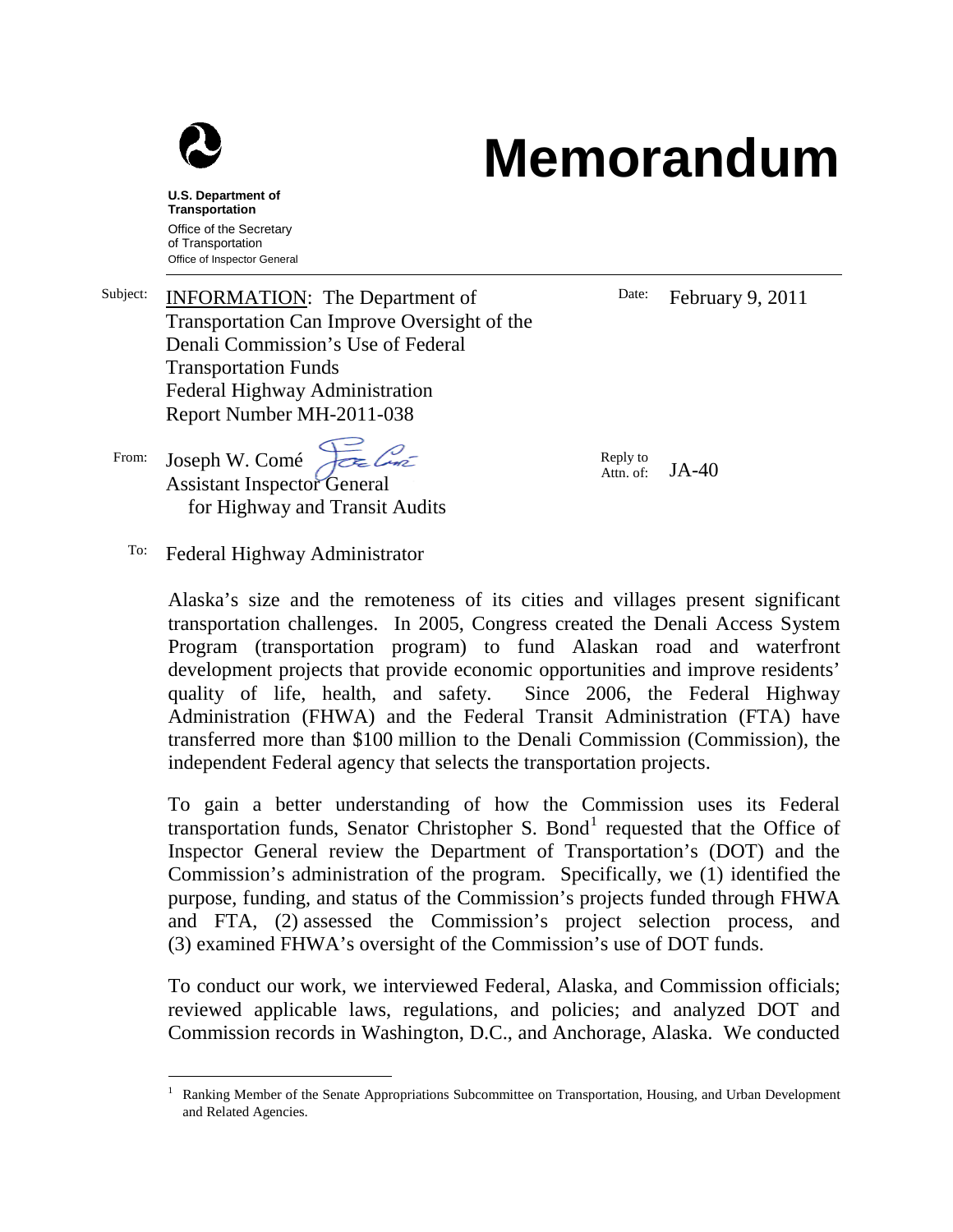this audit from November 2009 through November 2010 in accordance with generally accepted government auditing standards for performance audits. Additional details of our objectives, scope, and methodology are described in exhibit A.

## **RESULTS IN BRIEF**

From [2](#page-2-0)006 through  $2009$ , the Commission approved \$92.7 million in grants for 138 projects intended to enhance access to and facilitate economic growth in rural Alaska, as provided for in the Denali Commission  $Act.^3$  $Act.^3$  According to the financial assistance agreements for a statistical sample of projects, the transportation projects included funds to plan, engineer, and construct roads and develop waterfront ports, landings, and facilities. For example, a \$545,150 grant funded a planning study for an access road in a remote settlement, and a \$520,000 grant funded a boat harbor rehabilitation project. Of the 138 projects approved, 91 were in either the design or the construction phase, with 29 projects completed,<sup>[4](#page-2-2)</sup> as of June 2010.

While the Denali Commission approved appropriate types of projects, its project selection policy and process were insufficient to ensure that selections were made objectively and were transparent. Although the Commission has project evaluation criteria, selecting officials did not use them for almost 20 percent of project selections that totaled \$5.6 million. In those instances, the Commission used a discussion and consensus method that relied on the professional judgment of the selecting officials. However, documentation, such as detailed meeting minutes or transcripts, that explains the rationale for the selections is lacking. Moreover, the Commission's limited ethics guidance does not ensure that project selection officials appropriately recuse themselves from the selection process. Additionally, selection officials are not required to, and do not, follow Federal conflicts of interest prevention measures, such as attending ethics training, signing ethics agreements, or submitting financial disclosure reports. As a result, the Commission has no mechanisms by which to verify and hold selection officials accountable for appropriately recusing themselves. Nevertheless, we did not find specific instances of conflicts of interest.

Further, Federal oversight of the transportation program was limited and we found shortfalls with required project documentation. FHWA primarily relies on the Commission, which in turn relies on the entities such as the Alaska Department of Transportation and Public Facilities, to maintain and self-report compliance with

<span id="page-2-0"></span><sup>&</sup>lt;sup>2</sup> All references are to fiscal years—October 1 through September 30.

Public Law 105-277.

<span id="page-2-2"></span><span id="page-2-1"></span><sup>&</sup>lt;sup>4</sup> For the purposes of this audit, we defined a complete project as one where all phases of work (planning, design, and construction) have been completed and final inspections have been conducted.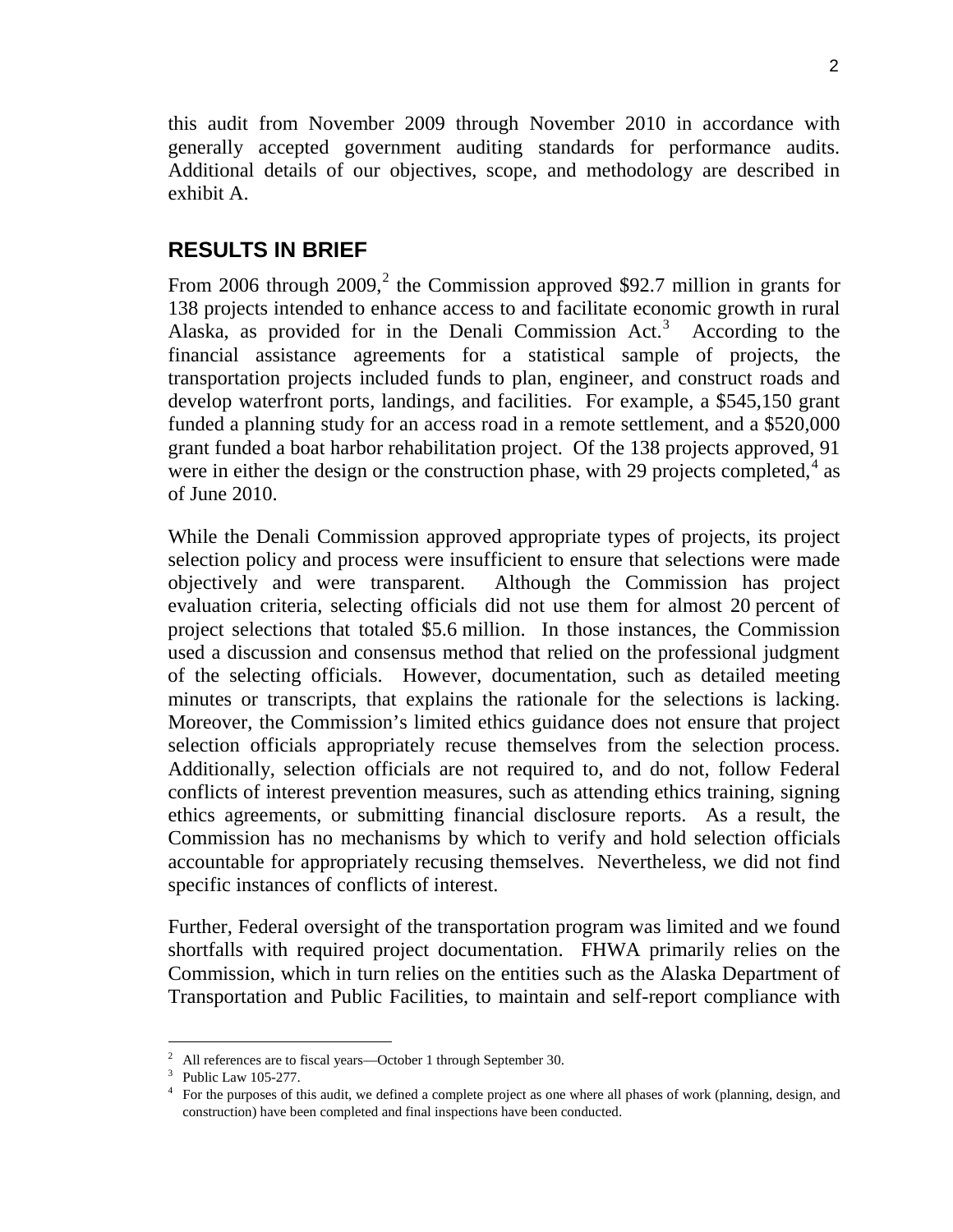the Denali Commission Act's project development and management requirements. Yet, neither FHWA nor the Commission adequately verified this information to ensure projects met Federal requirements. According to FHWA officials, Commission projects are low risk compared to other agency responsibilities. Further, Commission officials informed us that implementing entities demonstrate compliance with Federal requirements by maintaining detailed project information on-site. However, when we requested such project information from four selected implementing entities, three did not provide evidence of their full compliance with the Denali Commission Act. For example, the U.S. Army Corps of Engineers (USACE) did not provide us the required project plans, specifications, and estimates document for a project that received \$1 million in Commission funds.

We are making a series of recommendations for FHWA to assist the Commission in addressing these concerns. In responding to a draft of this report, FHWA concurred with our recommendations and provided a description of actions taken to address issues related to project selection and oversight. A complete discussion of FHWA's comments to our draft report begins on page 11.

## **BACKGROUND**

In 1998, Congress established the Commission as an independent Federal agency to provide infrastructure, economic development, job training, and utilities in Alaska. The Safe, Accountable, Flexible, and Efficient Transportation Equity Act of 200[5](#page-3-0): A Legacy for Users  $(Sע $FETEA-LU)^5$  established the transportation$ program and, from 2006 through 2009, authorized FHWA and FTA to allocate funds for road and waterfront projects to improve access and provide economic development opportunities for Alaskan communities and villages (see table 1).<sup>[6](#page-3-1)</sup>

<span id="page-3-0"></span> <sup>5</sup> Pub. L. 109-59.

<span id="page-3-1"></span> $6\;$  In a recent appropriations decision, the Comptroller General concluded that FTA does not have an oversight role in administering funds transferred to the Commission. Comptroller General of the United States, B-319189, "Denali Commission—Transfer of Funds Made Available through the Federal Transit Administration's Appropriations," November 12, 2010.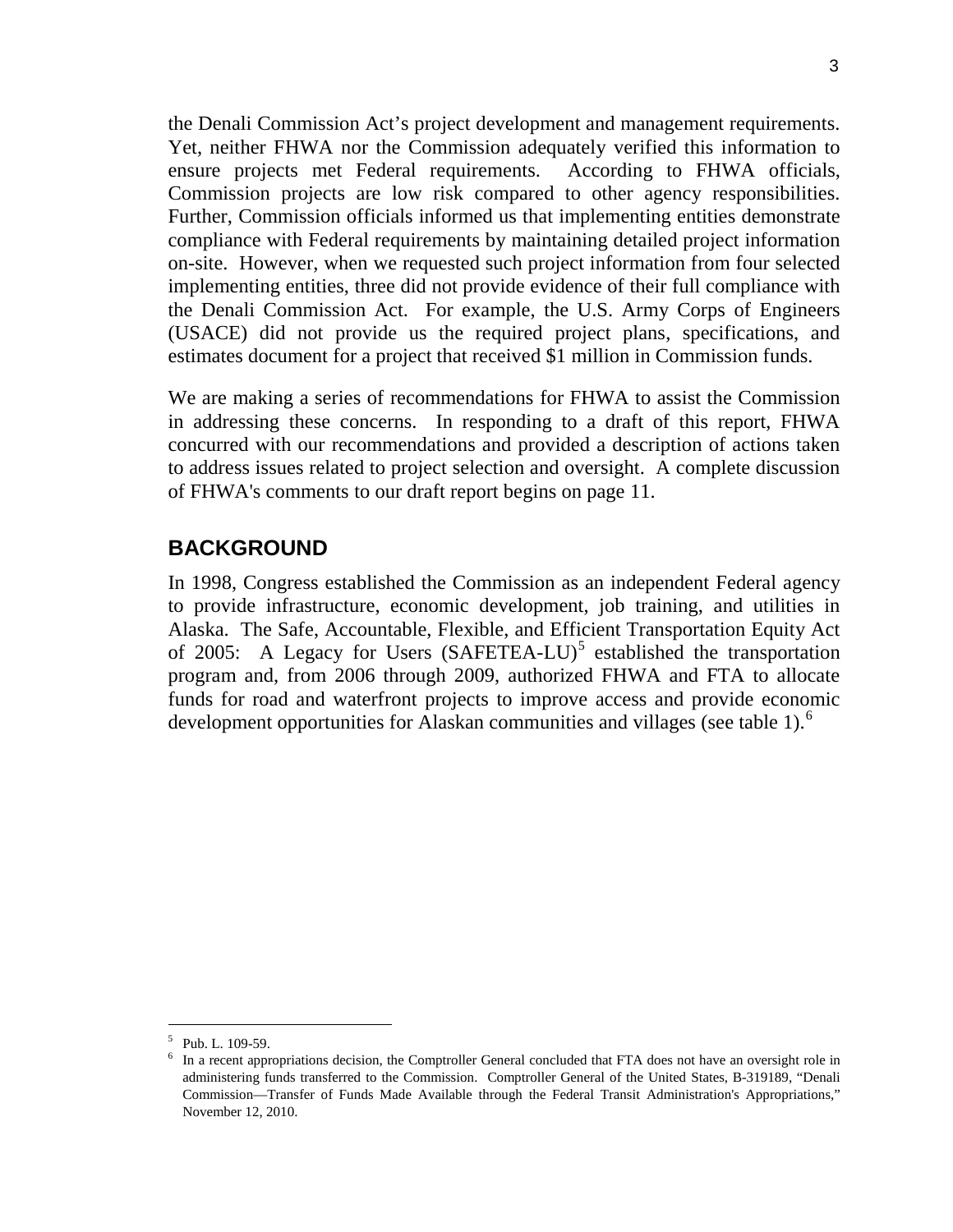| <b>Projects</b> | <b>Purpose</b>                                                                                                 | Agency      | <b>Funds Transferred</b> |
|-----------------|----------------------------------------------------------------------------------------------------------------|-------------|--------------------------|
| Road            | Planning, designing, engineering, and<br>constructing road, and other surface<br>transportation infrastructure | <b>FHWA</b> | \$15 million annually    |
| Waterfront      | Docks, waterfront development projects,<br>and related transportation infrastructure                           | <b>FTA</b>  | \$5 million annually     |
| Waterfront      | Docks, waterfront development projects,<br>and related transportation infrastructure                           | <b>FHWA</b> | \$20 million total       |

*Table 1: Transportation Program Funding by DOT Agency, 2006 through 2009*

Source: SAFETEA-LU, Pub. L. 109-59

Alaska's size and the remoteness of its communities and villages present significant transportation challenges. The transportation program is designed to address these challenges. For example, the program funds the construction of boardwalks to provide a safe road surface for all-terrain vehicles and lessen the environmental impact on tundra, $\alpha$ <sup>[7](#page-4-0)</sup> which cannot easily support permanent roads. Similarly, the program funds waterfront improvement projects to enhance access to marine services and improve the safety and efficiency of cargo and fuel delivery. Many settlements receive cargo, supplies, and fuel only by air or at small barge landing facilities. Figure 1 shows before and after images of a Commission-funded waterfront development project in Yakutat Borough, Alaska.

*Figure 1. Multi-Purpose Dock Project, Yakutat Borough, Alaska*





Fall 2008 Spring 2009

Source: Denali Commission

<span id="page-4-0"></span> $7$  Tundra is a level or treeless rolling plain that is characteristic of arctic and subarctic regions. Its soil has a permanently frozen subsoil called permafrost. Soil conditions are poor, being marshy or waterlogged.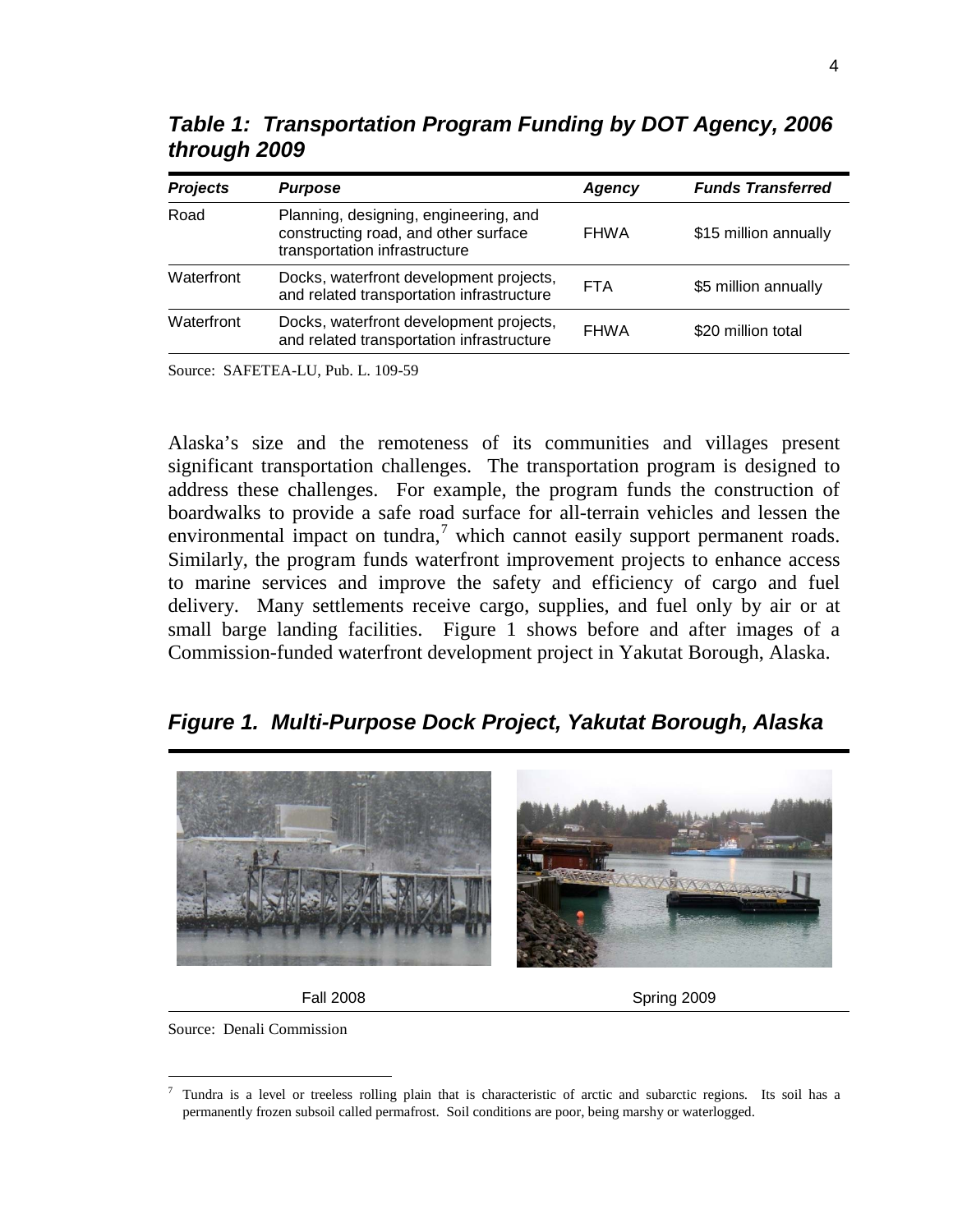The Commission relies on the Transportation Advisory Committee (TAC) to select transportation projects. The Commission's Federal Co-Chair approves the project selections for funding. The TAC members include:

- the Federal Co-Chair, who is appointed by the U.S. Secretary of Commerce, and
- eight appointees of the Governor of Alaska—four representatives of regional native corporations, non-profit entities, or tribal governments and four representatives of rural Alaska regions or villages.

The Commission does not directly implement transportation projects. Instead, other entities, including USACE; FHWA's Western Federal Lands Highway Division Office; Alaska Department of Transportation and Public Facilities; and regional, local, and tribal governments, implement Commission projects supported with Federal funds.

## **COMMISSION PROJECT SELECTIONS ARE CONSISTENT WITH THE DENALI COMMISSION ACT**

The Commission selected transportation projects intended to enhance access and facilitate economic growth by improving rural infrastructure in Alaska, as provided for in the Denali Commission Act (exhibit B lists each project, the associated Commission-awarded funds, and the project's status). According to the financial assistance agreements for a statistical sample of 32 of 138 projects, the Commission selected projects to plan, engineer, and construct roads and develop waterfront ports, landings, and facilities that will enhance access and facilitate economic development. Because our review was limited to determining the purpose, status, and funding of the Commission's transportation projects, we did not assess how effectively each implementing entity used the Federal funds on individual projects.

From 2006 through 2009, FHWA and FTA allocated \$97.3 million to the Commission.<sup>[8](#page-5-0)</sup> After deducting its allowable 5 percent for administrative expenses, the Commission approved \$92.7 million for 75 road and 63 waterfront development projects (see table 2). Of the 138 projects, 91 were in either the design or the construction phase, with 29 projects completed, as of June 2010.

<span id="page-5-0"></span> <sup>8</sup> For 2010, Congress appropriated an additional \$21.3 million to DOT (\$16.3 million to FHWA and \$5 million to FTA) for the Commission's transportation program. These funds were outside our audit scope.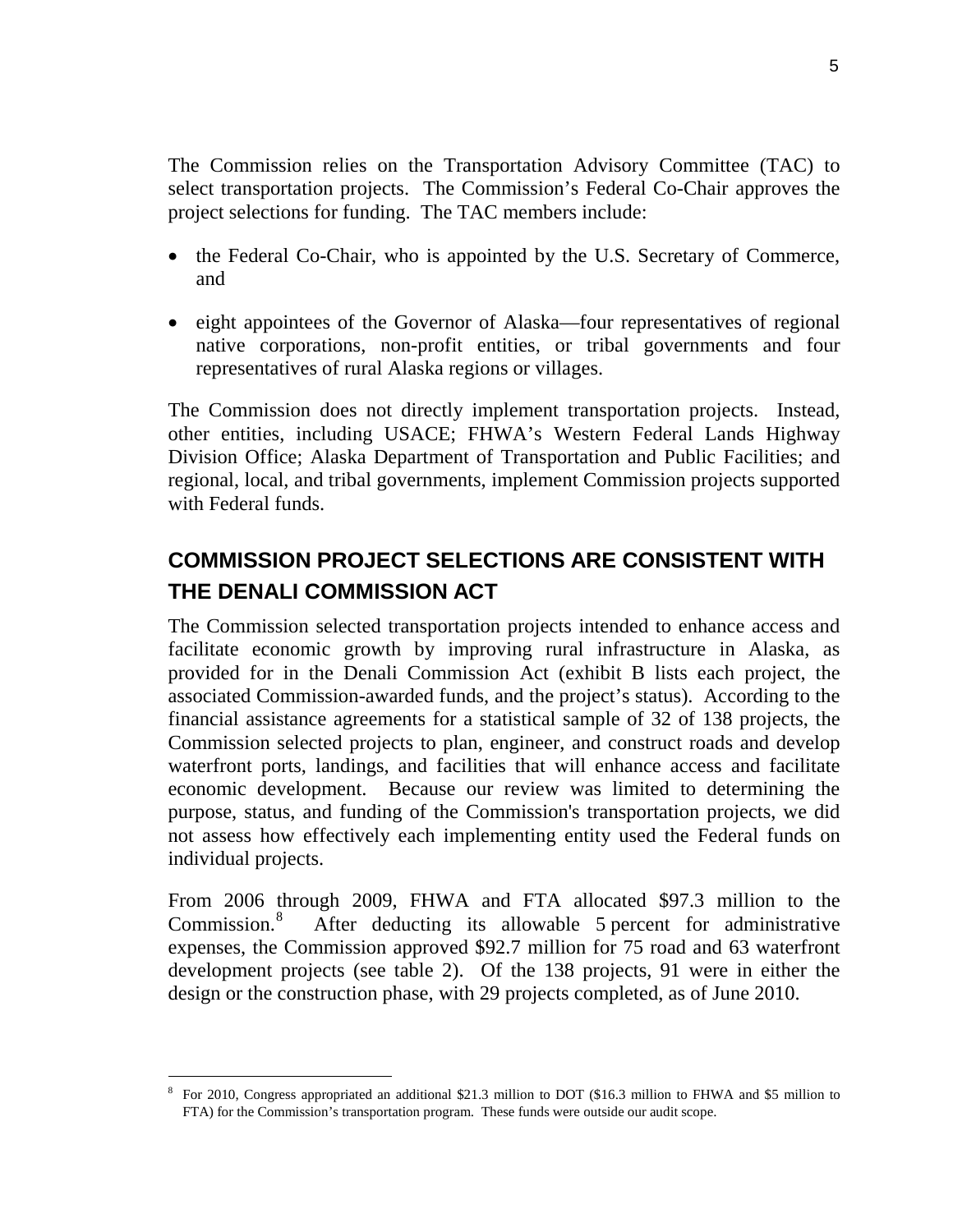| <b>Type of Project</b> | <b>Number of Projects</b> | <b>Federal Funds</b> |
|------------------------|---------------------------|----------------------|
| Road                   | 75                        | \$58,508,483         |
| Waterfront Development | 63                        | \$34,259,739         |
| <b>Total</b>           | 138                       | \$92,768,222         |

*Table 2: Transportation Projects and Federal Funds*

Source: Denali Commission

Commission-funded transportation projects selected from 2006 through 2009 cost from \$15,000 to \$3.5 million each, with an average cost of about \$672,000. Road improvement projects averaged about \$780,000 each, and waterfront development projects averaged about \$544,000 each. Examples of road and waterfront projects with their Commission funding are shown in table 3.

*Table 3: Examples of Commission-funded Road and Waterfront Development Projects*

| Location                             | <b>Population</b> | <b>Project Purpose</b>               | <b>Commission</b><br><b>Funds</b> |
|--------------------------------------|-------------------|--------------------------------------|-----------------------------------|
| Stevens Village, Central Alaska      | 87                | Planning study for an access<br>road | \$545,150                         |
| City of Bethel, Western Alaska       | 5.471             | Boat harbor rehabilitation           | \$520,000                         |
| Village of Tatitlek, Southern Alaska | 107               | Dock design and repair               | \$367,000                         |
| City of Cordova, Southern Alaska     | 2.454             | Dust control on roads                | \$311,000                         |
| City of Kodiak, Southern Alaska      | 6.334             | Cargo terminal repair                | \$300,000                         |

Source: U.S. Census Bureau and Denali Commission

# **PROJECT SELECTION PROCESS LACKS OBJECTIVITY AND TRANSPARENCY**

While we did not identify specific conflicts of interest, the Commission's policy and process were insufficient to ensure that transportation project selections are objective and transparent. Although the Commission has project evaluation criteria, the TAC did not use them for almost 20 percent of its project selections. In addition, the Commission did not document the basis for these selections. Moreover, the Commission's limited ethics guidance did not ensure that TAC members appropriately recused themselves from the project selection process.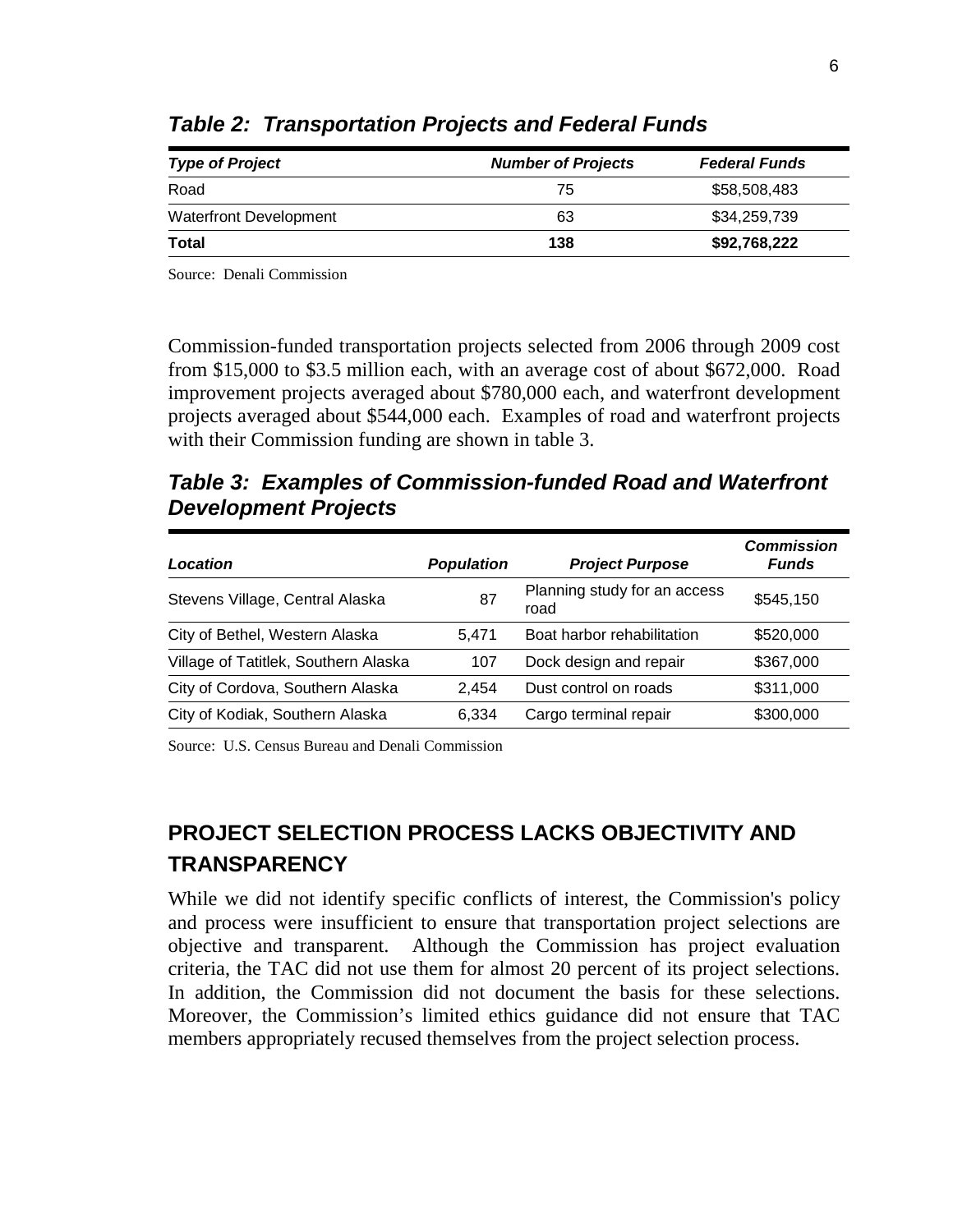The Commission lacks a policy that defines the circumstances under which the TAC should use one of its two project selection methods—scoring and ranking or discussion and consensus.

- Scoring and Ranking: TAC members score proposed projects using the Commission's evaluation criteria—health and quality of life, safety, public support, and economic value—then rank projects using a weighted average of the members' scores for each criterion (exhibit C lists the evaluation criteria).
- Discussion and Consensus: TAC members rely solely on their professional judgment to select projects.

From 2006 through 2009, the TAC used the scoring and ranking method to select about 80 percent of its projects and used the less objective and transparent discussion and consensus method to select almost 20 percent of the projects (see table 4 for the number, percentage, and funding of projects by selection method). The scoring and ranking method analyzes each project based on a list of characteristics included in Commission guidance for grant applicants and the TAC. Each characteristic is weighted to indicate its importance in the project selection process. The guidance also provides assessment criteria to assist each TAC member in scoring and ranking project applications. The Commission publishes this guidance on its website. In contrast, selections made using the discussion and consensus method are based on subjective input from TAC members, rather than predetermined, published criteria.

*Table 4: Commission-funded Road and Waterfront Development Projects, by Selection Method, 2006 through 2009*

| <b>Selection Method</b>         | <b>Number of Projects</b> | Percentage of<br><b>Projects</b> | <b>Commission</b><br><b>Funds</b> |
|---------------------------------|---------------------------|----------------------------------|-----------------------------------|
| Scoring and Ranking             | 111                       | $80.4\%$                         | \$87.1 million                    |
| <b>Discussion and Consensus</b> | 27                        | 19.6%                            | \$5.6 million                     |
| Total                           | 138                       | $100.0\%$                        | \$92.7 million                    |

Source: OIG analysis of Commission data

Commission officials stated that the TAC uses discussion and consensus primarily to select projects for worthy recipients that lack the capacity to produce a competent project application, as well as for planning and technical services projects. However, we could not verify why the TAC used the discussion and consensus method for 27 projects because the Commission did not document the specific reasons for using this method or the rationale for selecting these projects. For example, meeting minutes did not explain why the TAC selected a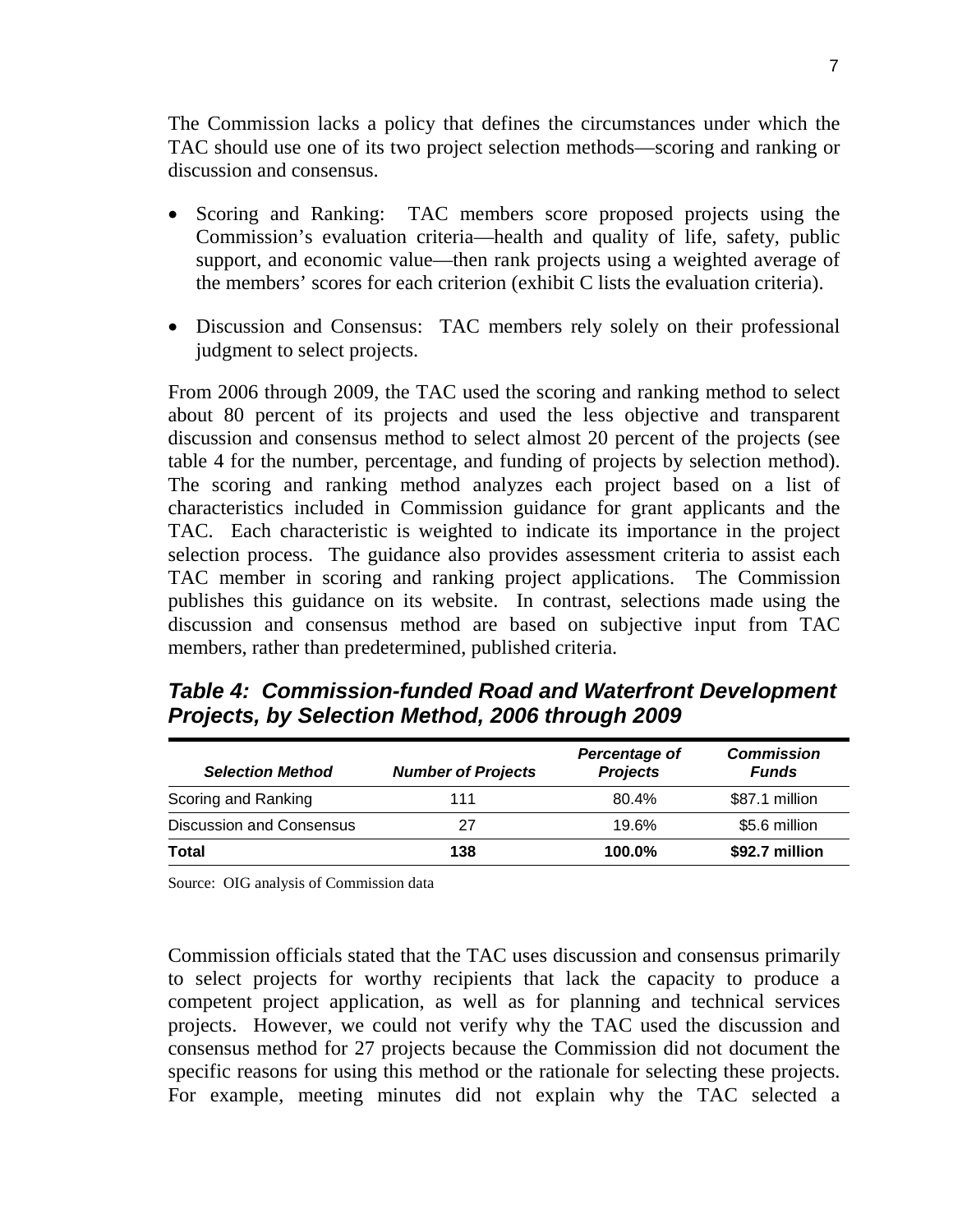\$1.5 million barge landing system design project in 2009 or make mention of a \$50,000 public dock reconnaissance project selected in 2008. The lack of documentation limits the transparency of how and why the TAC selects projects.

Moreover, the Commission's limited ethics guidance does not ensure that TAC members appropriately recuse themselves from the project selection process. The guidance merely advises TAC members to recuse themselves from voting when they, their employer, or a family member might benefit from a project selection. Commission officials stated that recusals occurred and were documented in TAC meeting minutes. However, our review of TAC meeting minutes covering project selections from 2006 through 2009 found no mention of recusals. Commission officials could not explain why the minutes did not document the recusals.

TAC members are not required to, and do not, follow Federal conflicts of interest prevention measures, such as attending ethics training, signing ethics agreements, or submitting financial disclosure reports. According to the Commission's designated agency ethics official, TAC members are not special government employees,<sup>[9](#page-8-0)</sup> and therefore, are not required to comply with the Federal measures. We do not contest the ethics official's interpretation. However, without such conflicts of interest prevention measures, the Commission has no mechanisms by which to verify and hold TAC members accountable for appropriately recusing themselves. The Federal requirements represent sound practices that could help the Commission ensure selection decisions are free from conflicts of interest. For example, annual ethics training would ensure that TAC members are advised of their responsibility to avoid the appearance of and actual conflicts of interest in carrying out their duties. Requiring TAC members to certify that conflicts of interest are fully disclosed prior to project selection activities would enable the Commission to hold the TAC accountable for complying with the guidance.

## **FHWA RELIES ON THE COMMISSION'S LIMITED OVERSIGHT TO ENSURE COMPLIANCE WITH FEDERAL REQUIREMENTS**

Neither FHWA nor the Commission adequately verified the implementing entities' compliance with the requirements of the Denali Commission Act through actions such as on-site inspections and review of supporting documentation. Instead, FHWA primarily relies on the Commission, which in turn relies on the entities implementing the projects, to maintain and self-report compliance with Federal project management requirements. The Commission applies the project management requirements included in Federal-aid highway law—Title 23 United States Code (23 U.S.C.)—to all transportation projects. These requirements

<span id="page-8-0"></span> <sup>9</sup> A special government employee is an officer or employee of the Executive or Legislative Branch of the U.S. Government, who can perform, with or without compensation, temporary duties for not more than 130 days during any period of 365 consecutive days.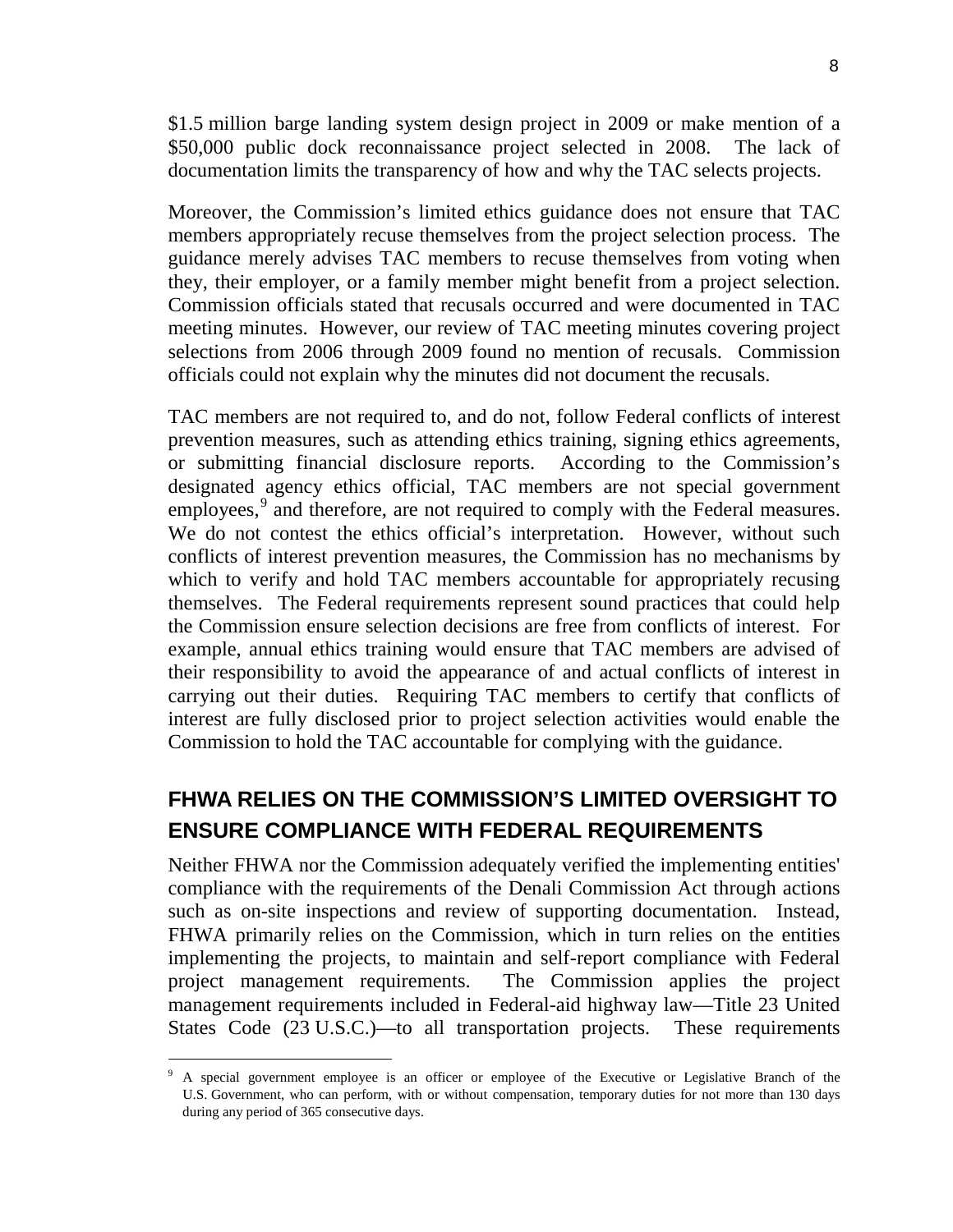include the completion of environmental assessments and certifications, project plans, specifications, and cost estimates and the effective management of project construction. For example, developing a right-of-way plan is a required step when constructing a public road on private property.

FHWA performs a limited role in the oversight of transportation projects, relying on the Commission to determine compliance with 23 U.S.C. requirements. However, FHWA still must ensure the Commission's oversight is appropriate and effective. FHWA's limited oversight includes the review of periodic reports from the Commission summarizing project development and construction activities. FHWA staff members also attend TAC meetings, communicate informally with the Commission on project activities, and conduct occasional site visits. Commission officials stated that FHWA acts as an advisor on policy and program development procedures. According to FHWA Alaska Division officials, their oversight of projects is minimal because of the projects' relatively low funding and their placement outside the Division Office's top 10 program risks. For example, the Division Office considers Alaska's \$291 million Federal-aid highway formula funds<sup>[10](#page-9-0)</sup> a higher risk than the \$25 million annual funding for Commission projects.

Currently, the Commission relies primarily on the entities implementing the projects, such as USACE or tribal governments, to maintain and self-report compliance. According to Commission officials, their oversight consists of informal interactions with the implementing entities through telephone conversations, site visits, e-mails, community meetings, and observations of bidding for construction contracts. However, the Commission does not routinely verify the information entities provide. Our review of Commission files for 32 of 138 transportation projects confirmed that the Commission did not routinely verify the information the entities provided, but rather relied on self-reported information. The files consisted mostly of documents provided by the implementing entities. Commission officials told us that the 5 percent cap on Commission administrative expenses constrained their travel to remote sites.

Although Commission officials told us the implementing entities demonstrate their compliance with 23 U.S.C. by maintaining detailed project information on-site, the information we reviewed for four projects from our sample did not fully demonstrate such compliance. Specifically, we requested that the implementing entities for the selected projects<sup> $\overline{1}$ </sup> provide us with the requisite documentation, such as environmental surveys and assessments, project plans, project schedules, structural designs, and safety assessments. In response, each implementing entity

<span id="page-9-0"></span><sup>&</sup>lt;sup>10</sup> The 2009 obligation limitation distribution pursuant to Division I, Title I, Section 120 of the Omnibus Appropriations Act, 2009, Pub. L. 111-8.

<span id="page-9-1"></span><sup>&</sup>lt;sup>11</sup> We requested information from USACE, Western Federal Lands Highway Division Office, the Alaska Department of Transportation and Public Facilities, and the city of Sitka.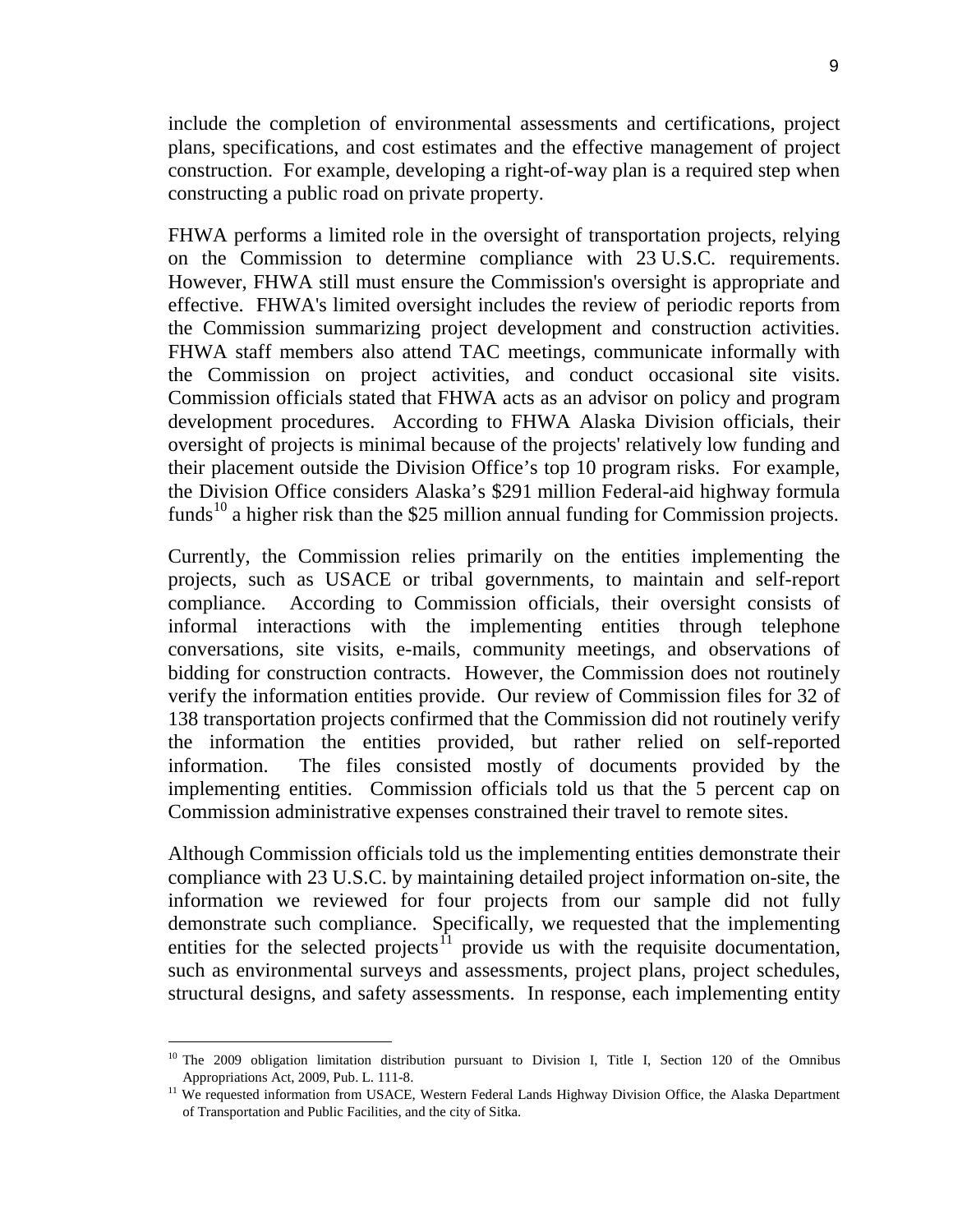provided varying amounts of documentation—with all four providing environmental surveys and assessments. However, three of the four provided insufficient documentation to fulfill the requirements of 23 U.S.C. (see table 5 for details). For example, when we requested documentation from USACE on the Chignik Small Boat Harbor, USACE did not provide the approved plans; specifications; and costs estimates document, which includes such details as the project design, scope, materials, schedule, and measurements. Without documentation to demonstrate compliance, the Commission cannot ensure that projects are fiscally sound, efficient, and effective.

| <b>Implementing Entity</b>                                             | <b>Project Name</b>                           | <b>Commission</b><br><b>Funds</b> | <b>Title 23 Compliance Issues</b>                         |
|------------------------------------------------------------------------|-----------------------------------------------|-----------------------------------|-----------------------------------------------------------|
| Western Federal Lands<br><b>Highway Division Office</b>                | Coffman Cove Dock                             | \$1.65 million                    | Documentation demonstrated<br>compliance                  |
| City of Sitka                                                          | Old Thomsen Harbor<br>Replacement             | \$1.30 million                    | Plans, specifications, and cost<br>estimates not provided |
| <b>USACE</b>                                                           | <b>Chignik Small Boat</b><br>Harbor           | \$1.00 million                    | Plans, specifications, and cost<br>estimates not provided |
| Alaska Department of<br>Transportation and<br><b>Public Facilities</b> | Gustavus Transient<br>Vessel Mooring Facility | \$0.81 million                    | Plans, specifications, and cost<br>estimates not provided |

## *Table 5: Selected Implementing Entities' Documentation of 23 U.S.C. Compliance*

Source: OIG analysis

## **CONCLUSION**

Congress directed the Denali Commission to implement a road and waterfront development program using funds allocated from DOT to improve access to vital services in rural Alaska. While FHWA does not have direct oversight of this program, FHWA has a stewardship responsibility, along with the Commission, to ensure that Federal funds are spent wisely. Therefore, FHWA should play a role in ensuring that project selections are objective and transparent, conflicts of interest are disclosed and mitigated, and projects comply with applicable statute. We recognize the need for FHWA to allocate its oversight resources according to risk and that this program is far smaller than some others for which FHWA is responsible. However, targeted advice and assistance to the Commission, based on FHWA's experience overseeing transportation projects, would strengthen its capability to ensure that Federal transportation funds are spent efficiently, effectively, and appropriately.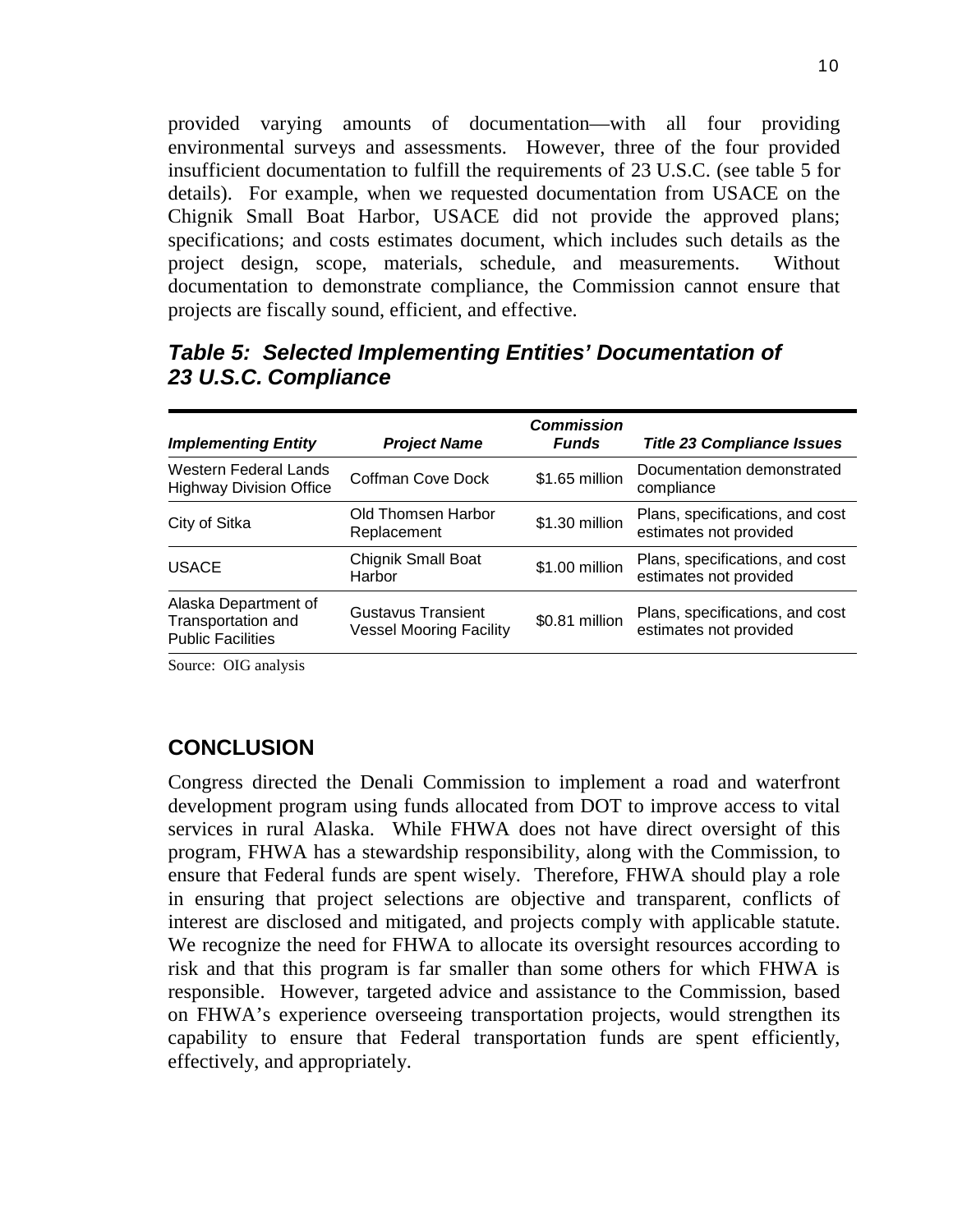## **RECOMMENDATIONS**

To ensure that the project selection process is objective and transparent, we recommend that the Federal Highway Administrator advise the Commission to:

- 1. Eliminate the discussion and consensus method or define limited circumstances in which its use is appropriate.
- 2. Maintain detailed minutes, such as transcripts, of TAC project selection and funding discussions, including recusals from scoring and voting and the basis for each recusal.

To ensure TAC members' selection decisions are free from conflicts of interest, we recommend that the Federal Highway Administrator collaborate with the Commission to:

- 3. Establish annual training for TAC members on how to avoid the appearance of or actual conflicts of interest,
- 4. Develop a requirement for TAC members to certify that the appearance of or actual conflicts of interest are fully disclosed prior to project selection activities, and
- 5. Design mechanisms for Commission staff to verify that TAC members participate in annual training, fully disclose conflicts of interest, and recuse themselves appropriately.

To ensure that the Commission receives the information and documentation necessary to determine whether transportation projects are constructed in a fiscally sound, efficient, effective, and appropriate manner, we recommend that the Federal Highway Administrator collaborate with the Commission to:

6. Develop an oversight process that specifies the Commission's responsibilities and actions to verify that grantee-supplied information demonstrates compliance with applicable 23 U.S.C. requirements.

# **AGENCY COMMENTS AND OFFICE OF INSPECTOR GENERAL RESPONSE**

We provided FHWA a draft of this report on November 24, 2010, and received formal, written comments on January 26, 2011. FHWA's comments are included as an appendix to this report. FHWA fully concurred with our recommendations, and provided documentation demonstrating the actions it has taken to assist the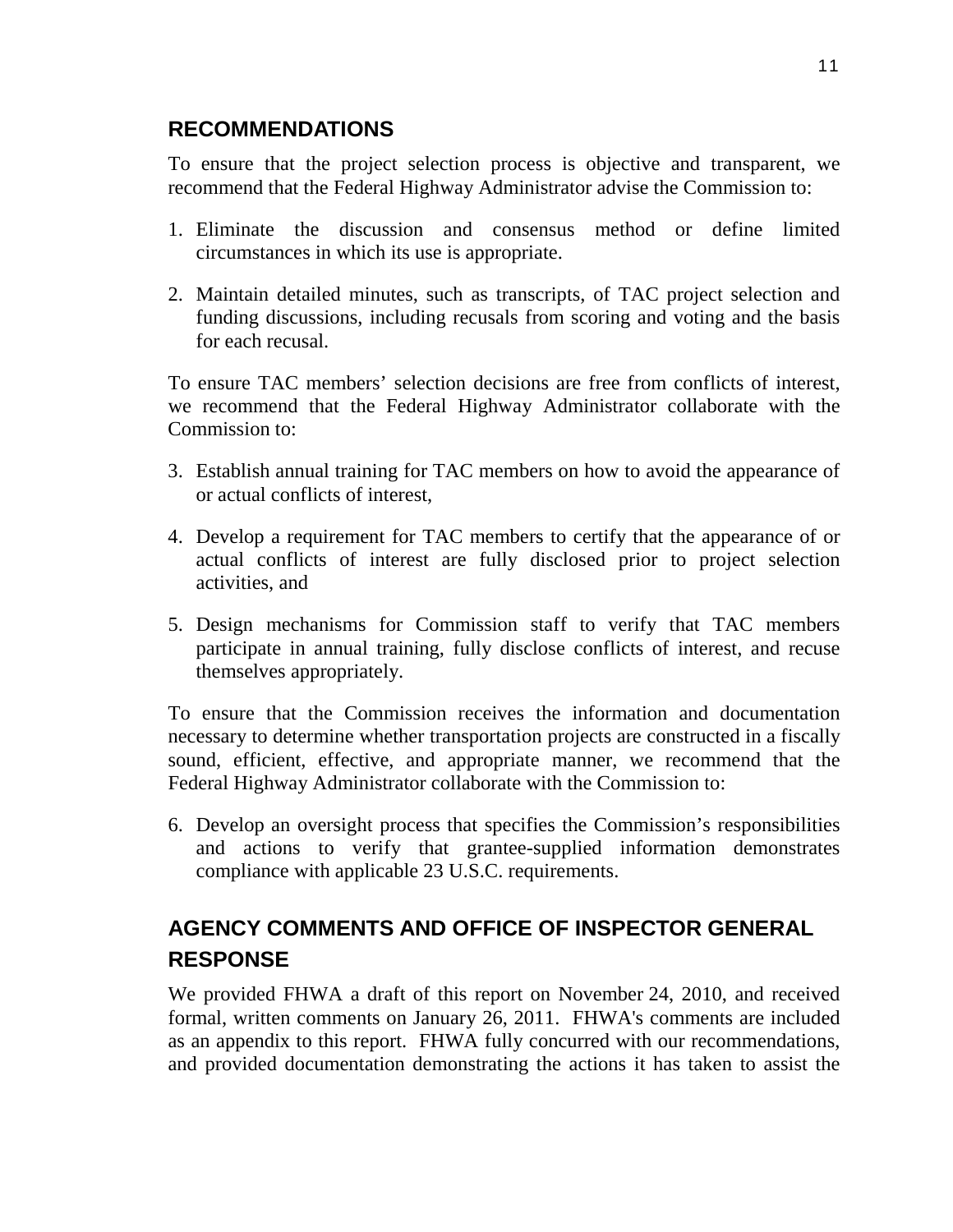Commission in addressing the project selection and oversight issues raised in this report. Accordingly, we consider all recommendations closed.

Although FHWA has a limited oversight role, it promptly addressed the recommendations in this report. FHWA reported that the Commission is developing a set of provisions that more clearly define the appropriate use of the discussion and consensus method of project selection. FHWA advised the Commission on the importance of maintaining detailed minutes of TAC meetings, including TAC member recusals from scoring and voting and the basis for each recusal. FHWA has also advised the Commission that the Federal model for avoiding conflict of interest represents sound practices that could better assure selection decisions are free from actual or perceived conflicts of interest, and provided relevant training materials for the Commission's review and consideration. The Commission is revising its TAC Roles and Responsibilities to require that members receive annual ethics training and certify when a member has a conflict of interest. According to the Commission, the conflicts of interest certifications will be retained in the record of each TAC proceeding. FHWA states that it will continue to collaborate with the Commission to achieve a strengthened conflict of interest process and ethics training program.

FHWA acknowledges that although the Commission has processes and agreements in place to address compliance with 23 U.S.C., those oversight processes can be strengthened. FHWA provided the Commission FHWA's program and risk analysis standard operating procedures to be used as a framework for improving the Commission's procedures. FHWA has committed to provide continuing technical assistance to help the Commission further strengthen its oversight review and processes.

## **ACTIONS REQUIRED**

Based on actions FHWA has taken, and our review of the documentation provided in response to our draft report, we consider all recommendations resolved. No further actions are required, and we are issuing this final report with all recommendations closed.

We appreciate the courtesies and cooperation of DOT representatives and officials of the Denali Commission during this audit. If you have any questions concerning this report, please call me at (202) 366-5630, or Gary Middleton, Program Director, at (202) 366-0625.

cc: Federal Transit Administrator Audit Liaison, OST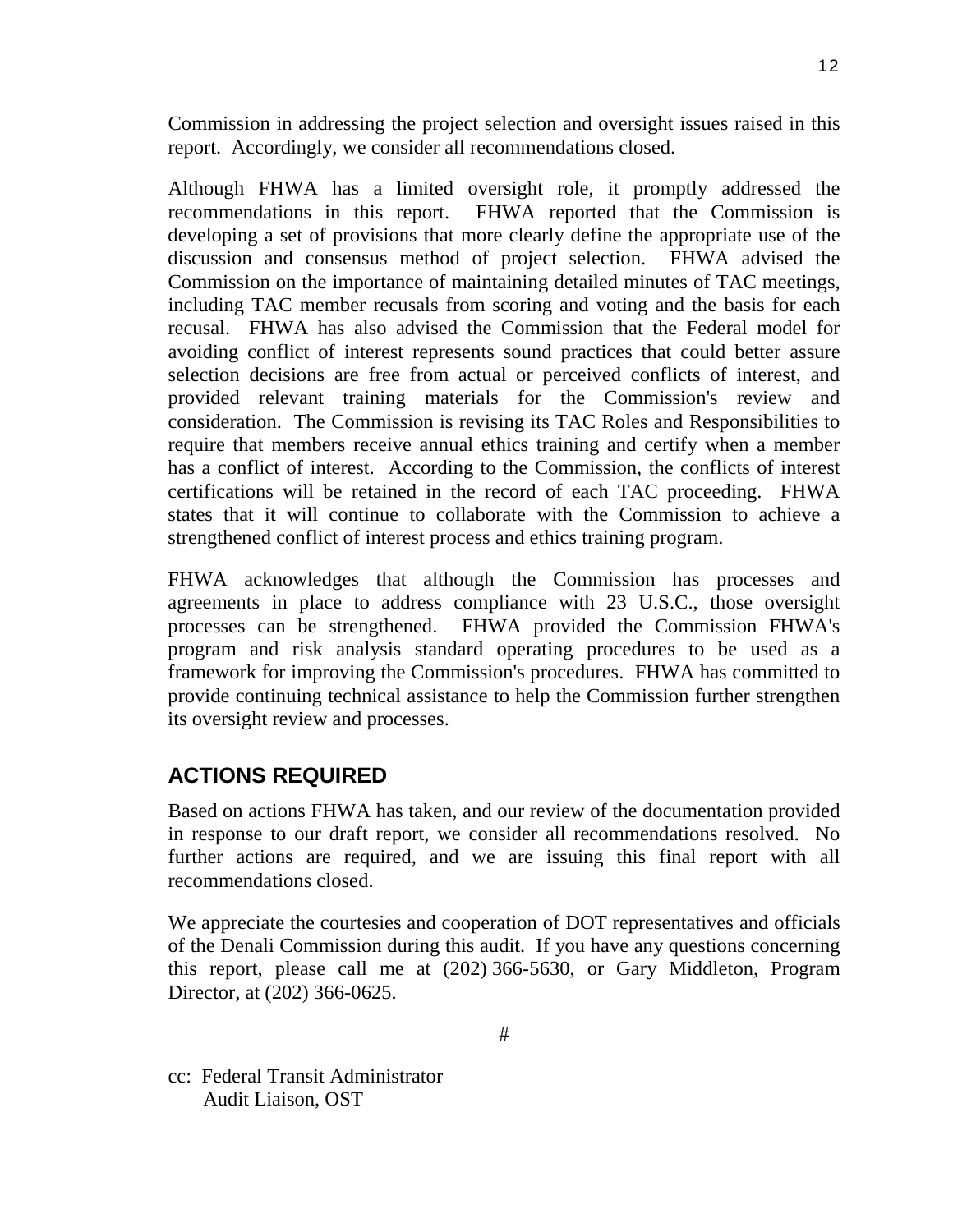## **EXHIBIT A. OBJECTIVES, SCOPE, AND METHODOLOGY**

Our audit objective was to review the Department of Transportation's (DOT) and the Denali Commission's (Commission) use of Federal transportation funds. Specifically, we (1) identified the purpose, funding, and status of the Commission's projects funded through FHWA and FTA; (2) assessed the Commission's project selection process; and (3) examined FHWA's oversight of the Commission's use of DOT funds.

To assess the Commission's use of FHWA and FTA funds and DOT's oversight of the Commission, we reviewed Federal laws and regulations pertaining to the Commission's transportation program. We evaluated the Commission's transportation program policies, guidance, procedures, and practices for selecting projects and awarding grants. We interviewed Commission officials in Anchorage, Alaska, as well as officials in FHWA Headquarters and Alaska Division Office in Juneau Alaska; Western Federal Lands Highway Division Office in Vancouver, Washington; FTA Headquarters and Region 10 in Seattle, Washington; the U.S. Army Corps of Engineers at Elmendorf Air Force Base, Alaska; the U.S. Office of Government Ethics; and the Alaska Department of Transportation and Public Facilities in Anchorage, Alaska. We did not assess how effectively each implementing entity was using the Federal funds on individual projects.

With OIG's senior statistician, we selected a statistical sample of 32 of the 138 Commission transportation projects from 2006 through 2009. In reviewing the sample projects' financial assistance agreements, we found that all were consistent with the purposes of the Denali Commission Act. Therefore, we estimate that all the 2006 through 2009 projects are consistent with the purposes of the Act. This estimate has a 5-percent sampling error at the 90-percent confidence level, which means that we are 90 percent certain that the percentage of project funds that is not consistent with the Act is between 0 and 5 percent.

To verify the reliability of the project information in exhibit B, we compared the Commission's list of transportation projects, including each project's status, with source documentation at the Commission's offices and in the Commission's electronic reporting system. We also compared the Commission's funding data with information from FHWA and FTA and found no significant discrepancies.

To assess the Commission's assertion that 23 U.S.C. compliance requirements are supported by detailed records maintained by the implementing entities, we analyzed the records for four projects selected from our statistical sample of 32 projects. We selected the projects in a three-stage process. We first grouped the projects by implementing entity (Western Federal Lands Highways Division, the U.S. Army Corps of Engineers, the Alaska Department of Transportation and

#### **Exhibit A. Objectives, Scope, and Methodology**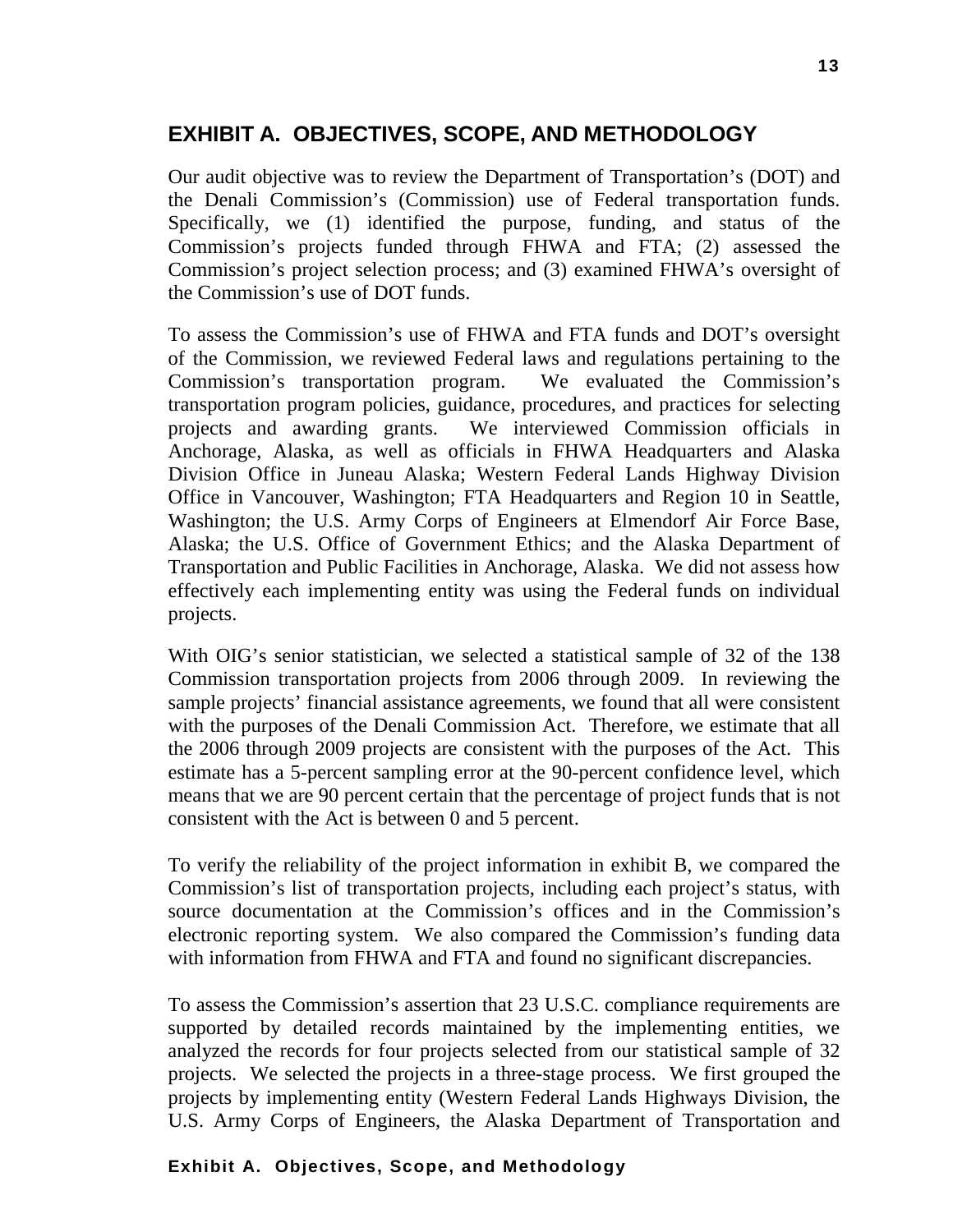Public Facilities, and small individual grantees). We then identified the most complete projects within each implementing entity. From the list of most complete projects, we then selected the project with the largest dollar amount from each implementing entity group. Because our review of the implementing entities' records was limited, we are not projecting the results to all Commission projects.

To assess how the Commission addresses ethics issues, we interviewed knowledgeable individuals at the U.S. Office of Government Ethics, the Commission's designated agency ethics official, and OIG's legal advisors. We also evaluated Transportation Advisory Committee meeting minutes and project lists to determine whether the discussion and consensus process and recusals based on conflicts of interest were adequately documented.

We conducted this performance audit from November 2009 through November 2010 in accordance with generally accepted government auditing standards. Those standards require that we plan and perform the audit to obtain sufficient, appropriate evidence to provide a reasonable basis for our findings and conclusions based on our audit objectives. We believe that the evidence obtained provides a reasonable basis for our findings and conclusions based on our audit objectives.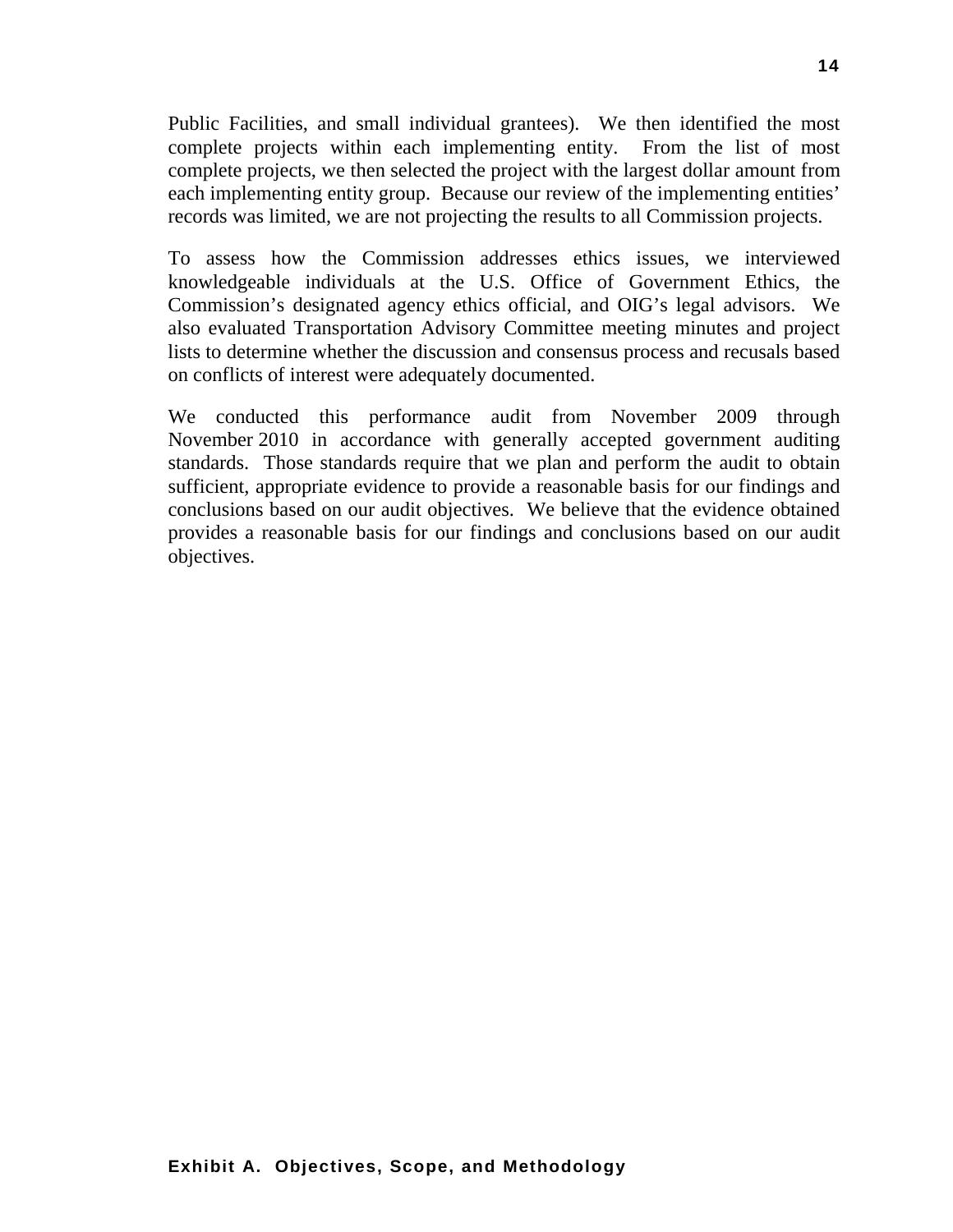## **EXHIBIT B. COMMISSION-FUNDED TRANSPORTATION PROJECTS BY IMPLEMENTING ENTITY, FISCAL YEARS 2006 THROUGH 2009**

| <b>Implementing Entity</b>                                                    | <b>Road Project</b>                                          | <b>Commission</b><br><b>Funds</b> | <b>June 2010</b><br>Project<br>Status* | Project<br><b>Selection</b><br><b>Method</b> |
|-------------------------------------------------------------------------------|--------------------------------------------------------------|-----------------------------------|----------------------------------------|----------------------------------------------|
| Alaska Department of<br>Transportation and<br><b>Public Facilities</b>        | Akutan Marine Link to<br>Airport                             | \$1,000,000                       | Design                                 | Scoring and<br>ranking                       |
| Alaska Department of<br>Transportation and<br><b>Public Facilities</b>        | <b>AUTC DOT&amp;PF Dust</b><br><b>Control Research</b>       | \$239,965                         | Design                                 | <b>Discussion</b><br>and consensus           |
| Alaska Department of<br>Transportation and<br><b>Public Facilities</b>        | <b>Cantwell Community</b><br>Roads                           | \$664,229                         | Complete                               | Scoring and<br>ranking                       |
| Alaska Department of<br>Transportation and<br><b>Public Facilities</b>        | Circle/Circle City<br><b>Community Roads</b>                 | \$900,000                         | Construction                           | Scoring and<br>ranking                       |
| Alaska Department of<br>Transportation and<br><b>Public Facilities</b>        | Coffman Cove Road<br>Paving                                  | \$3,000                           | Design                                 | Scoring and<br>ranking                       |
| Alaska Department of<br><b>Transportation and</b><br><b>Public Facilities</b> | <b>Coffman Cove Roads</b><br>Paving                          | \$848,280                         | Construction                           | Scoring and<br>ranking                       |
| Alaska Department of<br>Transportation and<br><b>Public Facilities</b>        | Cold Bay Road<br>Improvements                                | \$136,455                         | Design                                 | Scoring and<br>ranking                       |
| Alaska Department of<br>Transportation and<br><b>Public Facilities</b>        | Eagle, Eagle Village<br><b>Community Roads</b>               | \$1,182,610                       | Construction                           | Scoring and<br>ranking                       |
| Alaska Department of<br>Transportation and<br><b>Public Facilities</b>        | Elfin Cove Boardwalk<br>Design, Construction,<br>and Repairs | \$181,940                         | Design                                 | Scoring and<br>ranking                       |
| Alaska Department of<br>Transportation and<br><b>Public Facilities</b>        | <b>Emmonak Community</b><br>Roads                            | \$1,819,400                       | Design                                 | Scoring and<br>ranking                       |
| Alaska Department of<br>Transportation and<br><b>Public Facilities</b>        | Fort Yukon Dust Control<br>Design and Construction           | \$1,819,400                       | Construction                           | Scoring and<br>ranking                       |
| Alaska Department of<br>Transportation and<br><b>Public Facilities</b>        | Pelican Board-Road<br><b>Reconstruction Phase I</b>          | \$272,910                         | Complete                               | Scoring and<br>ranking                       |
| Alaska Department of<br>Transportation and<br><b>Public Facilities</b>        | Pelican Board-Road<br><b>Reconstruction Phase II</b>         | \$267,547                         | Complete                               | Scoring and<br>ranking                       |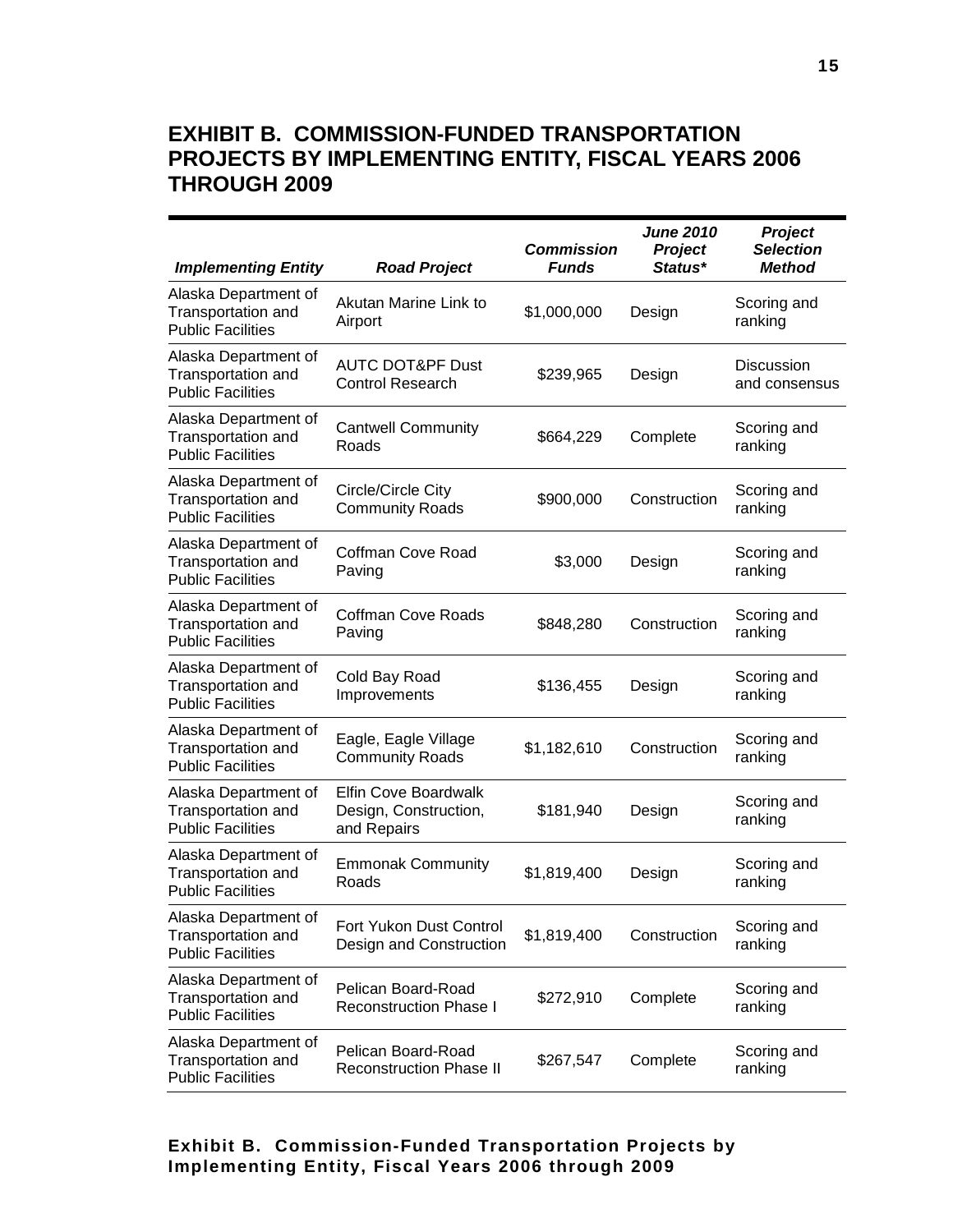| <b>Implementing Entity</b>                                                    | <b>Road Project</b>                                                | <b>Commission</b><br><b>Funds</b> | <b>June 2010</b><br><b>Project</b><br>Status* | <b>Project</b><br><b>Selection</b><br><b>Method</b> |
|-------------------------------------------------------------------------------|--------------------------------------------------------------------|-----------------------------------|-----------------------------------------------|-----------------------------------------------------|
| Alaska Department of<br><b>Transportation and</b><br><b>Public Facilities</b> | Pelican Board-Road<br><b>Reconstruction Phase III</b>              | \$393,886                         | Construction                                  | Scoring and<br>ranking                              |
| Alaska Department of<br>Transportation and<br><b>Public Facilities</b>        | Port Alexander<br><b>Boardwalk</b>                                 | \$181,940                         | Complete                                      | Scoring and<br>ranking                              |
| Alaska Department of<br>Transportation and<br><b>Public Facilities</b>        | Port Alexander South<br><b>Cedar Street Boardwalk</b>              | \$254,716                         | Design                                        | Scoring and<br>ranking                              |
| Alaska Department of<br>Transportation and<br><b>Public Facilities</b>        | Selawik-Skin Street<br><b>Barge Landing Road</b><br>Reconstruction | \$727,760                         | Complete                                      | Scoring and<br>ranking                              |
| Alaska Department of<br>Transportation and<br><b>Public Facilities</b>        | <b>Takotna Gold Creek</b><br><b>Bridge Replacement</b>             | \$272,910                         | Design                                        | Scoring and<br>ranking                              |
| Alaska Department of<br><b>Transportation and</b><br><b>Public Facilities</b> | <b>Tanana Community</b><br><b>Roads Dust Control</b>               | \$41,883                          | Design                                        | Scoring and<br>ranking                              |
| Alaska Department of<br>Transportation and<br><b>Public Facilities</b>        | Togiak Main Road<br>Rehabilitation                                 | \$727,760                         | Cancelled/On<br>Hold                          | Scoring and<br>ranking                              |
| Alaska Native Tribal<br><b>Health Consortium</b>                              | Nunam Iqua Board-Road<br>Design                                    | \$354,350                         | Design                                        | Scoring and<br>ranking                              |
| Alaska Native Tribal<br><b>Health Consortium</b>                              | <b>Pitka's Point Sanitation</b><br>Road                            | \$460,000                         | Construction                                  | Scoring and<br>ranking                              |
| Alaska Village Electric<br>Cooperative                                        | <b>Hooper Bay Access</b><br><b>Road Construction</b>               | \$199,531                         | Complete                                      | Scoring and<br>ranking                              |
| Alaska Village Electric<br>Cooperative                                        | Hooper Bay Wind<br><b>Turbine Access Road</b><br>Construction      | \$215,000                         | Complete                                      | Discussion<br>and consensus                         |
| Association of Village<br><b>Council Presidents</b>                           | <b>Bethel and Oscarville</b><br>Road Reconnaissance<br>Engineering | \$150,000                         | Planning                                      | <b>Discussion</b><br>and consensus                  |
| Association of Village<br><b>Council Presidents</b>                           | Nunam Iqua Boardwalk<br>Construction and<br>Extension              | \$100,000                         | Construction                                  | Scoring and<br>ranking                              |
| Association of Village<br><b>Council Presidents</b>                           | <b>Pilot Station Community</b><br><b>Streets Rehabilitation</b>    | \$165,000                         | Design                                        | Scoring and<br>ranking                              |
| Association of Village<br><b>Council Presidents</b>                           | Regional Roads Planning<br>and Reconnaissance                      | \$100,000                         | Construction                                  | <b>Discussion</b><br>and consensus                  |
| <b>Bristol Bay Native</b><br>Association                                      | Clarks Point- Ekuk Road<br>(Road Recon)                            | \$50,000                          | Planning                                      | Scoring and<br>ranking                              |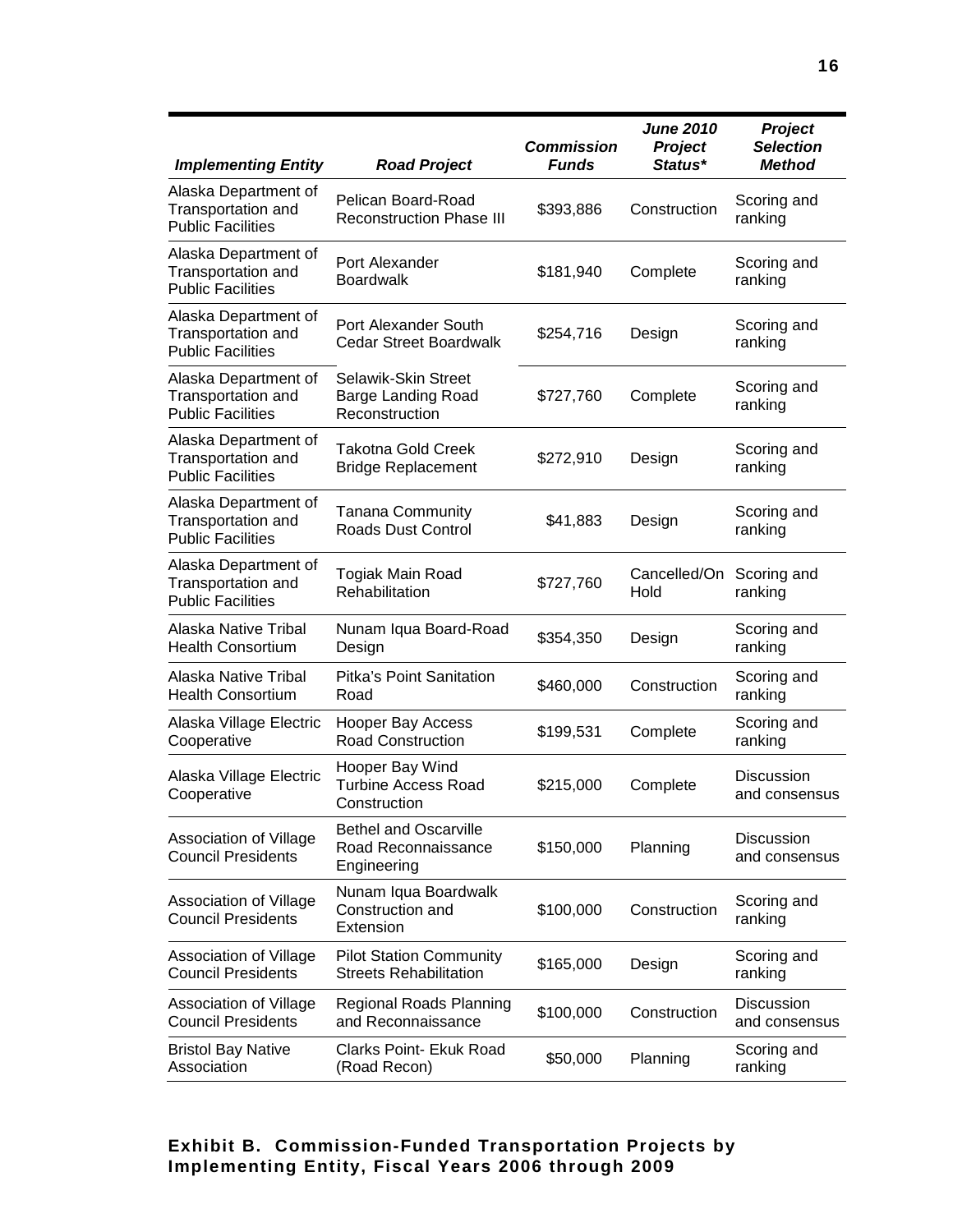| <b>Implementing Entity</b>                                            | <b>Road Project</b>                                                  | <b>Commission</b><br><b>Funds</b> | <b>June 2010</b><br>Project<br>Status* | <b>Project</b><br><b>Selection</b><br><b>Method</b> |
|-----------------------------------------------------------------------|----------------------------------------------------------------------|-----------------------------------|----------------------------------------|-----------------------------------------------------|
| <b>Bristol Bay Native</b><br>Association                              | Pilot Point Dago Creek<br>Road Realignment                           | \$151,455                         | Design                                 | Scoring and<br>ranking                              |
| Chenega Indian<br><b>Reorganization Act</b><br><b>Village Council</b> | <b>Community Streets</b><br>Rehabilitation/Harbor<br>Access          | \$1,308,360                       | Complete                               | Scoring and<br>ranking                              |
| City and Borough of<br>Sitka                                          | <b>Indian River Road</b><br>Rehabilitation                           | \$750,000                         | Complete                               | Scoring and<br>ranking                              |
| City of Cordova                                                       | Dust Control with Roads<br>Surfacing                                 | \$311,000                         | Complete                               | Scoring and<br>ranking                              |
| City of Sand Point                                                    | School Loop Road<br>Rehabilitation                                   | \$1,500,000                       | Design                                 | Scoring and<br>ranking                              |
| <b>Craig Community</b><br>Association                                 | <b>Community Streets</b><br>Rehabilitation                           | \$1,000,000                       | Construction                           | Scoring and<br>ranking                              |
| <b>Craig Community</b><br>Association                                 | Port Saint Nicholas Road<br>Reconstruction                           | \$1,000,000                       | Complete                               | Scoring and<br>ranking                              |
| Dept. of Commerce,<br>Community, and<br>Economic<br>Development       | Ortho Mapping                                                        | \$160,000                         | Planning                               | <b>Discussion</b><br>and consensus                  |
| Gulkana Village<br>Council                                            | Gulkana Access Road<br>Reconstruction                                | \$1,800,000                       | Design                                 | Scoring and<br>ranking                              |
| Igiugig Tradition<br>Council                                          | Igiugig High Ridge<br>Subdivision Road                               | \$81,000                          | Construction                           | Scoring and<br>ranking                              |
| Kawerak, Inc.                                                         | <b>Brevig Mission</b><br><b>Community Streets</b>                    | \$1,000,000                       | Construction                           | Scoring and<br>ranking                              |
| Kawerak, Inc.                                                         | <b>Gambell Evacuation</b><br>Road                                    | \$1,000,000                       | Construction                           | Scoring and<br>ranking                              |
| Kawerak, Inc.                                                         | Koyuk Community<br><b>Streets</b>                                    | \$1,000,000                       | Complete                               | Scoring and<br>ranking                              |
| Kawerak, Inc.                                                         | <b>Shaktoolik Evacuation</b><br>Road                                 | \$55,000                          | Planning                               | Scoring and<br>ranking                              |
| Kawerak, Inc.                                                         | <b>Unalakleet Community</b><br>Roads                                 | \$1,700,000                       | Construction                           | Scoring and<br>ranking                              |
| Kawerak, Inc.                                                         | <b>Unalakleet Community</b><br><b>Streets Improvements</b><br>Design | \$144,616                         | Design                                 | Scoring and<br>ranking                              |
| Kodiak Island Borough                                                 | Kodiak Island<br><b>Transportation Study</b>                         | \$125,000                         | Planning                               | Discussion<br>and consensus                         |
| Nenana Native Council                                                 | 9th and K Streets<br><b>Reconstruction Phase II</b>                  | \$1,427,425                       | Construction                           | Scoring and<br>ranking                              |
| North Slope Borough                                                   | Anaktuvuk Pass Bridge<br>Design                                      | \$147,431                         | Design                                 | Scoring and<br>ranking                              |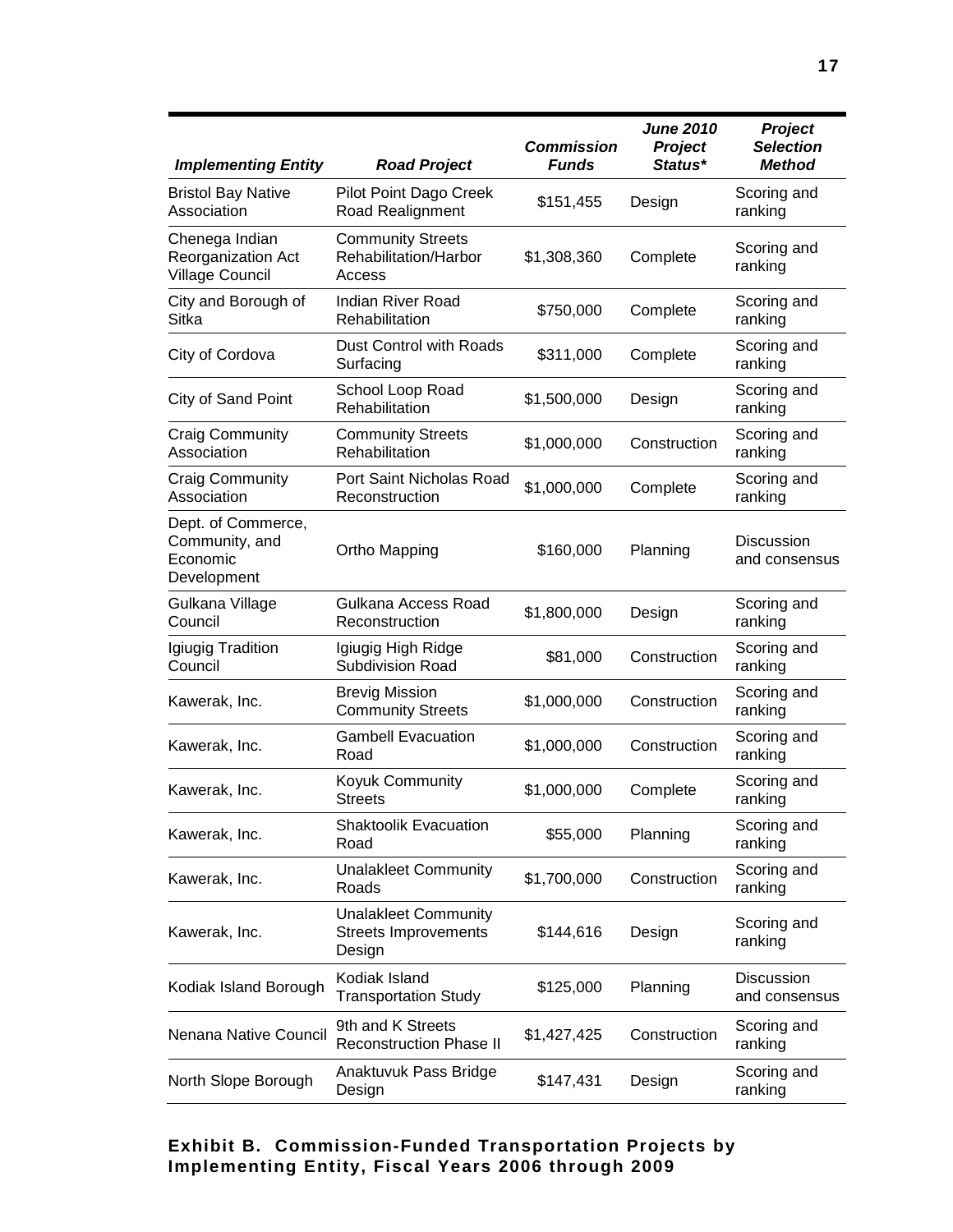| <b>Implementing Entity</b>                                          | <b>Road Project</b>                                                                                     | <b>Commission</b><br><b>Funds</b> | <b>June 2010</b><br><b>Project</b><br>Status* | <b>Project</b><br><b>Selection</b><br><b>Method</b> |
|---------------------------------------------------------------------|---------------------------------------------------------------------------------------------------------|-----------------------------------|-----------------------------------------------|-----------------------------------------------------|
| Selawik                                                             | Selawik Boardwalk<br>Reconstruction                                                                     | \$270,000                         | Design                                        | Scoring and<br>ranking                              |
| Stevens Indian<br>Reorganization Act<br>Village Council             | <b>Stevens Village</b><br><b>Community Roads</b>                                                        | \$1,000,000                       | Design                                        | Scoring and<br>ranking                              |
| U.S. Army Corps of<br>Engineers                                     | <b>Manley Hot Springs</b><br><b>Landing Sanitary Facility</b><br>Replacement                            | \$50,000                          | Design                                        | Scoring and<br>ranking                              |
| U.S. Army Corps of<br>Engineers                                     | <b>Platinum Public Dock</b><br>Conceptual Design,<br>Goodnews Bay Road<br><b>Connection Feasibility</b> | \$300,000                         | Planning                                      | Scoring and<br>ranking                              |
| U.S. Army Corps of<br>Engineers                                     | Statewide Technical<br><b>Services</b>                                                                  | \$150,000                         | Construction                                  | <b>Discussion</b><br>and consensus                  |
| <b>Highway Division</b>                                             | Western Federal Lands Akhiok Tsunami Shelter<br>Road                                                    | \$363,000                         | Construction                                  | Scoring and<br>ranking                              |
| Western Federal Lands Hooper Bay and<br><b>Highway Division</b>     | Akhiok, Chefornak,<br>Kwigillngok - Subsistence<br><b>ATV Road Recon</b>                                | \$32,925                          | Design                                        | <b>Discussion</b><br>and consensus                  |
| Western Federal Lands Akiak Roads<br><b>Highway Division</b>        | Rehabilitation                                                                                          | \$3,500,000                       | Design                                        | Scoring and<br>ranking                              |
| Western Federal Lands Atka Roads<br><b>Highway Division</b>         | Rehabilitation                                                                                          | \$1,000,000                       | Construction                                  | Scoring and<br>ranking                              |
| <b>Western Federal Lands</b><br><b>Highway Division</b>             | Atmautluak, Nunapitchuk<br>Tramway Railroad<br>Renovation                                               | \$1,810,000                       | Construction                                  | <b>Discussion</b><br>and consensus                  |
| <b>Highway Division</b>                                             | Western Federal Lands Chignik Lagoon Lake IRT<br>Road Survey                                            | \$150,000                         | Planning                                      | <b>Discussion</b><br>and consensus                  |
| Western Federal Lands Gakona Access Road<br><b>Highway Division</b> | Rehabilitation                                                                                          | \$2,400,000                       | Design                                        | Scoring and<br>ranking                              |
| Western Federal Lands IRT Chigniks Road<br><b>Highway Division</b>  | Survey                                                                                                  | \$150,000                         | Design                                        | Scoring and<br>ranking                              |
| Western Federal Lands<br><b>Highway Division</b>                    | Kalskag to Yukon River                                                                                  | \$100,000                         | Planning                                      | <b>Discussion</b><br>and consensus                  |
| Western Federal Lands King Cove Street<br><b>Highway Division</b>   | Improvement                                                                                             | \$1,893,537                       | Construction                                  | Scoring and<br>ranking                              |
| <b>Western Federal Lands</b><br><b>Highway Division</b>             | Kivalina Evacuation and<br><b>Relocation Road</b><br>Reconnaissance                                     | \$138,668                         | Planning                                      | <b>Discussion</b><br>and consensus                  |
| Western Federal Lands Kobuk-Snowmobile<br><b>Highway Division</b>   | <b>Bridges</b>                                                                                          | \$927,090                         | Construction                                  | Scoring and<br>ranking                              |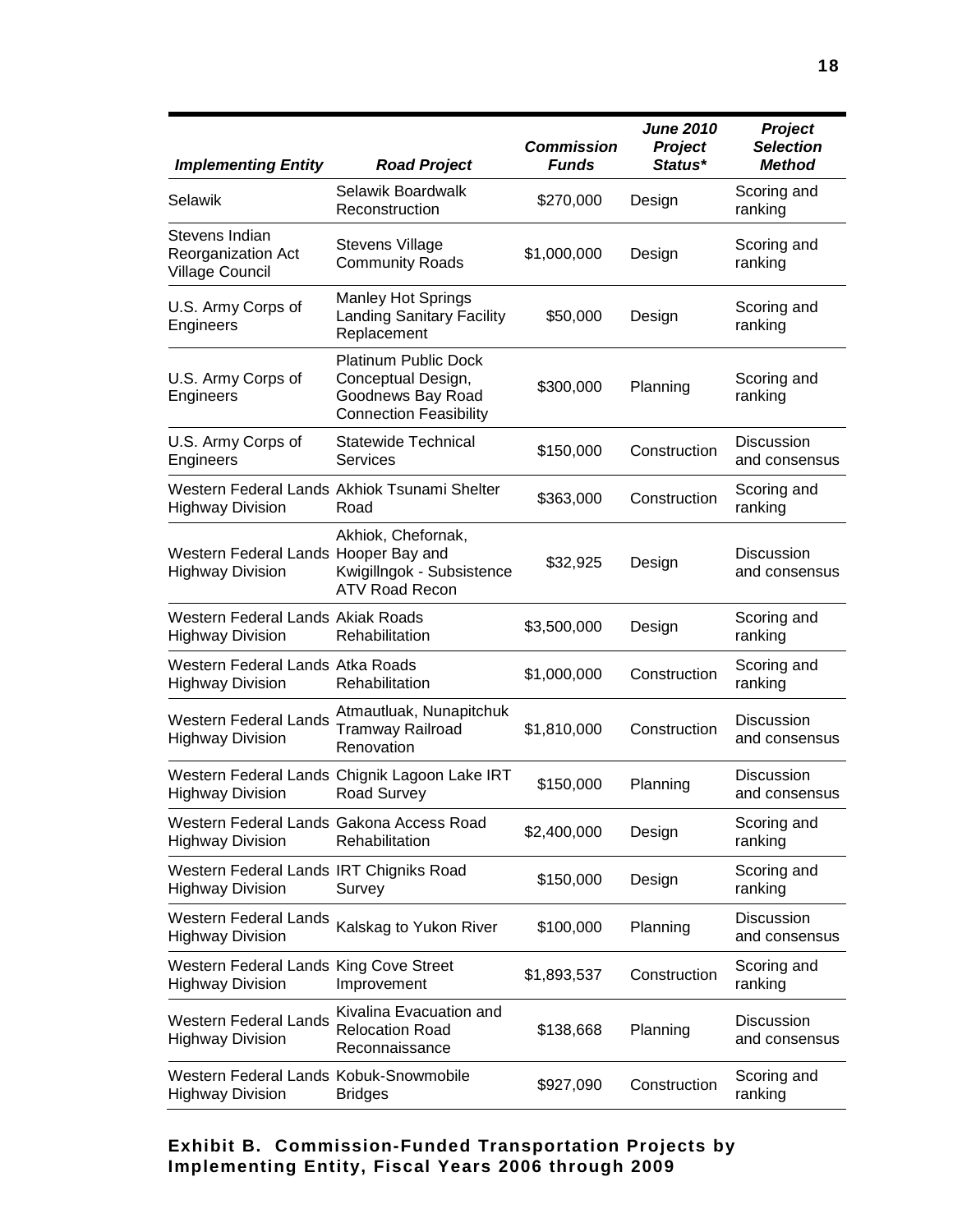| <b>Implementing Entity</b>                                             | <b>Road Project</b>                                             | <b>Commission</b><br><b>Funds</b> | <b>June 2010</b><br>Project<br>Status* | <b>Project</b><br><b>Selection</b><br><b>Method</b> |
|------------------------------------------------------------------------|-----------------------------------------------------------------|-----------------------------------|----------------------------------------|-----------------------------------------------------|
| <b>Western Federal Lands</b><br><b>Highway Division</b>                | <b>Kwethluk Airport Roads</b><br>Improvements and<br>Extensions | \$2,500,000                       | Design                                 | Scoring and<br>ranking                              |
| Western Federal Lands Kwigillingok Kuicuag<br><b>Highway Division</b>  | Slough ATV Trail                                                | \$150,000                         | Construction                           | <b>Discussion</b><br>and consensus                  |
| Western Federal Lands Manley Hot Springs<br><b>Highway Division</b>    | <b>Community Streets</b>                                        | \$2,150,000                       | Design                                 | Scoring and<br>ranking                              |
| <b>Highway Division</b>                                                | Western Federal Lands Manokotak Heights Road<br>Reconstruction  | \$3,500,000                       | Design                                 | Scoring and<br>ranking                              |
| Western Federal Lands McGrath Road<br><b>Highway Division</b>          | Reconstruction                                                  | \$1,986,354                       | Design                                 | Scoring and<br>ranking                              |
| <b>Highway Division</b>                                                | Western Federal Lands Metlakatla Walden Point<br>Road           | \$1,050,000                       | Complete                               | Scoring and<br>ranking                              |
| Western Federal Lands Shaktoolik Evacuation<br><b>Highway Division</b> | Road                                                            | \$1,000,000                       | Design                                 | <b>Discussion</b><br>and consensus                  |
| Western Federal Lands Statewide Technical<br><b>Highway Division</b>   | Services                                                        | \$300,000                         | Construction                           | <b>Discussion</b><br>and consensus                  |
| <b>Highway Division</b>                                                | Western Federal Lands Stevens Village Access<br>Road            | \$545,150                         | Design                                 | Scoring and<br>ranking                              |
| <b>Highway Division</b>                                                | Western Federal Lands Tununak ATV Geo-Tech<br>Trail             | \$2,700,000                       | Design                                 | Scoring and<br>ranking                              |
|                                                                        |                                                                 |                                   | 60 scoring and ranking                 |                                                     |
| <b>Total Road Projects</b>                                             |                                                                 | \$58,508,483                      | consensus                              | 15 discussion and                                   |

\* Project Status Terms

Planning: Includes investigation of transportation needs, planning and reconnaissance engineering studies, dock and other waterfront development analyses, final mapping, and research.

Design: Includes pre-construction activities, including preliminary engineering; NEPA studies; right-ofway and utilities analysis; plans, specifications, and estimates; and construction contract document development.

Construction: Includes construction contract bidding, selection, award, and execution. Project plans are complete and projects are ready to go or underway.

Complete: All phases of work have been completed and final inspections conducted.

Cancelled/On Hold: The sponsor is unable to execute the selected project; or projects that have not proceeded and might be re-scoped or cancelled.

Source: OIG analysis of Commission data.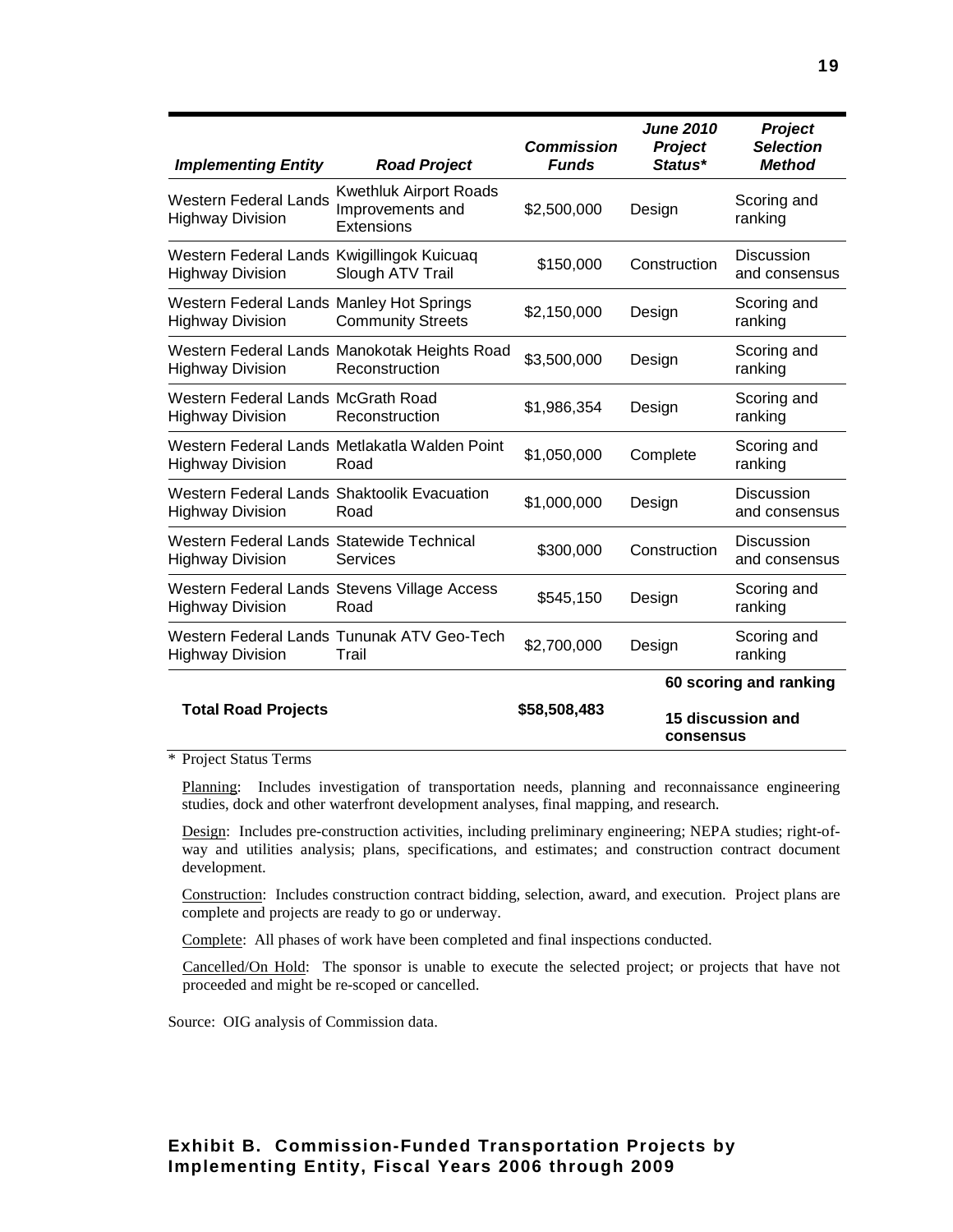| <b>Implementing Entity</b>                                             | <b>Waterfront</b><br><b>Development Project</b>                                                | <b>Commission</b><br><b>Funds</b> | <b>June 2010</b><br><b>Project</b><br>Status * | Project<br><b>Selection</b><br><b>Method</b> |
|------------------------------------------------------------------------|------------------------------------------------------------------------------------------------|-----------------------------------|------------------------------------------------|----------------------------------------------|
| Alaska Department of<br>Transportation and<br><b>Public Facilities</b> | <b>Gustavus Small Boat</b><br><b>Float Design</b>                                              | \$95,200                          | Design                                         | Scoring and<br>ranking                       |
| Alaska Department of<br>Transportation and<br><b>Public Facilities</b> | <b>Gustavus Transient</b><br><b>Vessel Mooring Facility</b>                                    | \$812,500                         | Construction                                   | Scoring and<br>ranking                       |
| Alaska Department of<br>Transportation and<br><b>Public Facilities</b> | Naukati Small Boat Float                                                                       | \$54,582                          | Design                                         | Scoring and<br>ranking                       |
| Alaska Department of<br>Transportation and<br><b>Public Facilities</b> | <b>Whale Pass Small Boat</b><br>Float                                                          | \$54,582                          | Design                                         | Scoring and<br>ranking                       |
| Alaska Energy<br>Authority                                             | <b>Community and Barge</b><br><b>Landing Roads Design</b>                                      | \$71,159                          | Design                                         | Scoring and<br>ranking                       |
| Alaska Energy<br>Authority                                             | Kwethluk Barge Landing<br>and Jay Hammond Road                                                 | \$36,584                          | Design                                         | Scoring and<br>ranking                       |
| Alaska Village Electric<br>Cooperative                                 | Mekoryuk Harbor<br>Repairs, Dredging, and<br>Construction                                      | \$571,450                         | Complete                                       | Scoring and<br>ranking                       |
| <b>Aleutians East</b><br>Borough                                       | <b>False Pass Boat Harbor</b><br>Rehabilitation and<br>Expansion                               | \$1,020,000                       | Complete                                       | Scoring and<br>ranking                       |
| Association of Village<br><b>Council Presidents</b>                    | <b>Atmautluak Float Dock</b><br>Replacement                                                    | \$15,000                          | Construction                                   | Scoring and<br>ranking                       |
| Association of Village<br><b>Council Presidents</b>                    | Kongiganak Barge<br>Landing                                                                    | \$500,000                         | Construction                                   | Scoring and<br>ranking                       |
| <b>Bristol Bay Borough</b>                                             | Port of Bristol Bay Dock<br><b>Expansion and Repair</b>                                        | \$1,700,000                       | Construction                                   | Scoring and<br>ranking                       |
| City and Borough of<br>Juneau                                          | Auke Bay Commercial<br><b>Landing Facility</b>                                                 | \$1,000,000                       | Complete                                       | Scoring and<br>ranking                       |
| City and Borough of<br>Sitka                                           | Old Thomsen Harbor<br>Replacement                                                              | \$1,300,000                       | Construction                                   | scoring and<br>ranking                       |
| City of Akutan                                                         | Port and Ferry Dock<br>Improvement                                                             | \$434,000                         | Design                                         | Scoring and<br>ranking                       |
| City of Bethel                                                         | <b>Boat Harbor</b><br><b>Rehabilitation Port Multi-</b><br>Facility Improvement and<br>Upgrade | \$520,000                         | Complete                                       | Scoring and<br>ranking                       |
| City of Bethel                                                         | Brown's Slough Bank<br>Stabilization                                                           | \$570,000                         | Complete                                       | Scoring and<br>ranking                       |
| City of Cordova                                                        | <b>Boat Haulout Structures</b>                                                                 | \$829,000                         | Construction                                   | Scoring and<br>ranking                       |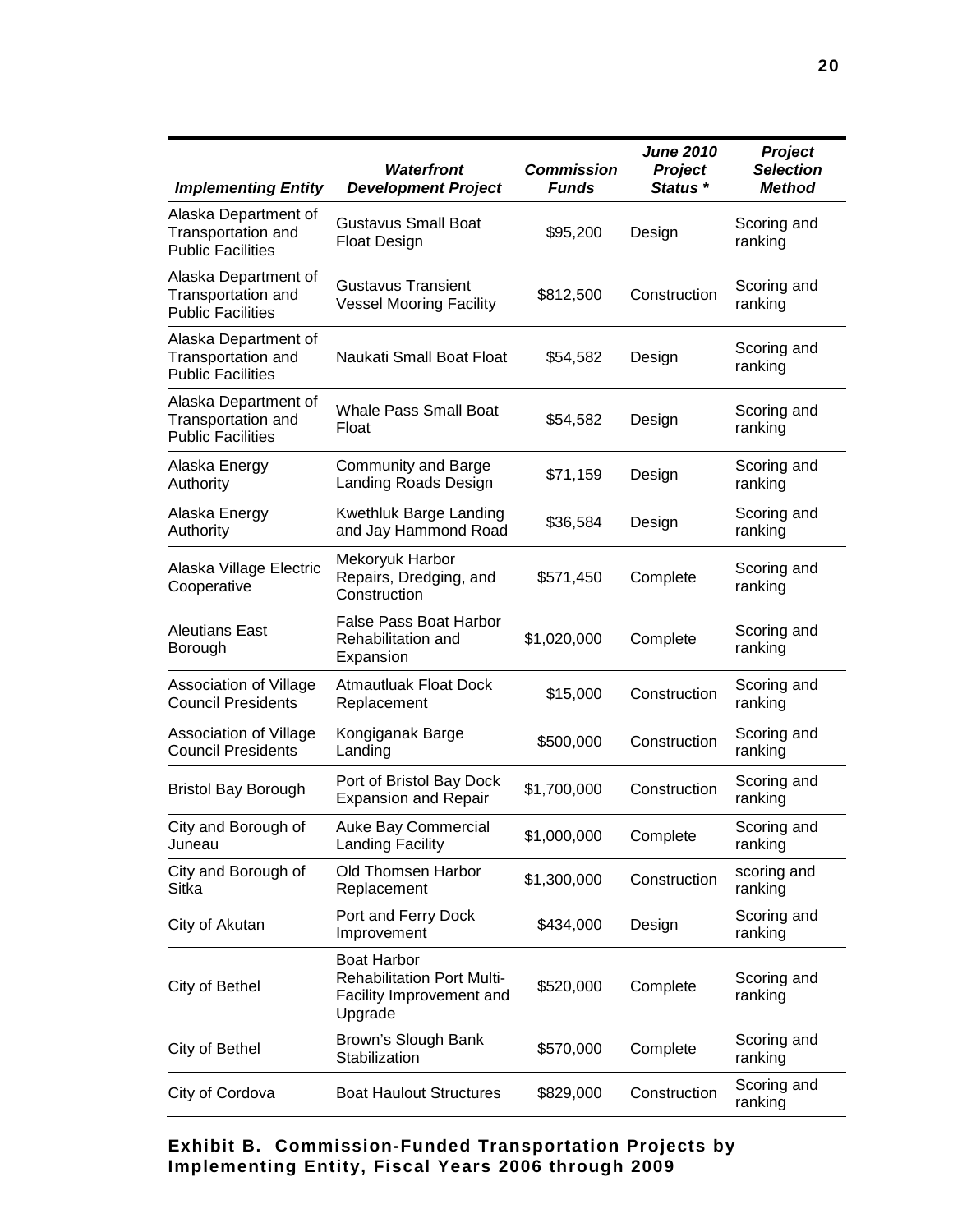| <b>Implementing Entity</b>                    | <b>Waterfront</b><br><b>Development Project</b>                       | <b>Commission</b><br><b>Funds</b> | <b>June 2010</b><br>Project<br>Status * | Project<br><b>Selection</b><br><b>Method</b> |
|-----------------------------------------------|-----------------------------------------------------------------------|-----------------------------------|-----------------------------------------|----------------------------------------------|
| City of Dillingham                            | Small Boat Harbor<br>Ramps                                            | \$350,000                         | Construction                            | Scoring and<br>ranking                       |
| City of Haines                                | <b>Haines Harbor Floats</b>                                           | \$800,000                         | Complete                                | Scoring and<br>ranking                       |
| City of Hoonah                                | <b>Marine Industrial Center</b><br>Phase II                           | \$300,000                         | Complete                                | Scoring and<br>ranking                       |
| City of Ketchikan                             | Knudson Cove Harbor<br>Rehabilitation                                 | \$413,000                         | Complete                                | Scoring and<br>ranking                       |
| City of Ketchikan                             | Waterfront<br>Reconfiguration                                         | \$1,600,000                       | Complete                                | Scoring and<br>ranking                       |
| City of King Cove                             | North Old Boat Harbor<br>Reconstruction                               | \$1,500,000                       | Construction                            | Scoring and<br>ranking                       |
| City of Kodiak                                | Pier 3 Cargo Terminal<br>Repair                                       | \$300,000                         | Complete                                | Scoring and<br>ranking                       |
| City of Nenana                                | Nenana Tug and Barge<br>Port                                          | \$850,000                         | Construction                            | Scoring and<br>ranking                       |
| City of Nome                                  | Low-Level Dock Float                                                  | \$1,000,000                       | Complete                                | Scoring and<br>ranking                       |
| City of Old Harbor                            | <b>Small Boat Harbor</b><br>Renovations                               | \$1,200,000                       | Construction                            | Scoring and<br>ranking                       |
| City of Pelican                               | <b>Harbor Tee Floats</b>                                              | \$100,000                         | Complete                                | Scoring and<br>ranking                       |
| City of Seward                                | East Harbor<br>Reconstruction                                         | \$1,000,000                       | Construction                            | Scoring and<br>ranking                       |
| City of Skagway                               | <b>Boat Harbor Wave</b><br>Attenuator                                 | \$500,000                         | Complete                                | Scoring and<br>ranking                       |
| City of Thorne Bay                            | Davidson Landing<br><b>Harbor Repairs</b>                             | \$100,000                         | Complete                                | scoring and<br>ranking                       |
| City of Wrangell                              | Heritage Harbor<br><b>Transient Floats</b>                            | \$1,000,000                       | Construction                            | Scoring and<br>ranking                       |
| Kawerak, Inc.                                 | Diomede Island Marine<br><b>Facilities Preliminary</b><br>Engineering | \$600,000                         | Design                                  | Scoring and<br>ranking                       |
| Lake and Peninsula<br>Borough                 | Lake Iliamna Multiple<br><b>Community Barge</b><br>Landings           | \$300,000                         | Design                                  | Scoring and<br>ranking                       |
| North Pacific Rim<br><b>Housing Authority</b> | Chenega Bay Small Boat<br><b>Harbor Rehabilitation</b>                | \$1,138,813                       | Construction                            | Scoring and<br>ranking                       |
| North Pacific Rim<br><b>Housing Authority</b> | Tatitlek Dock Design<br>Repairs                                       | \$367,000                         | Complete                                | Scoring and<br>ranking                       |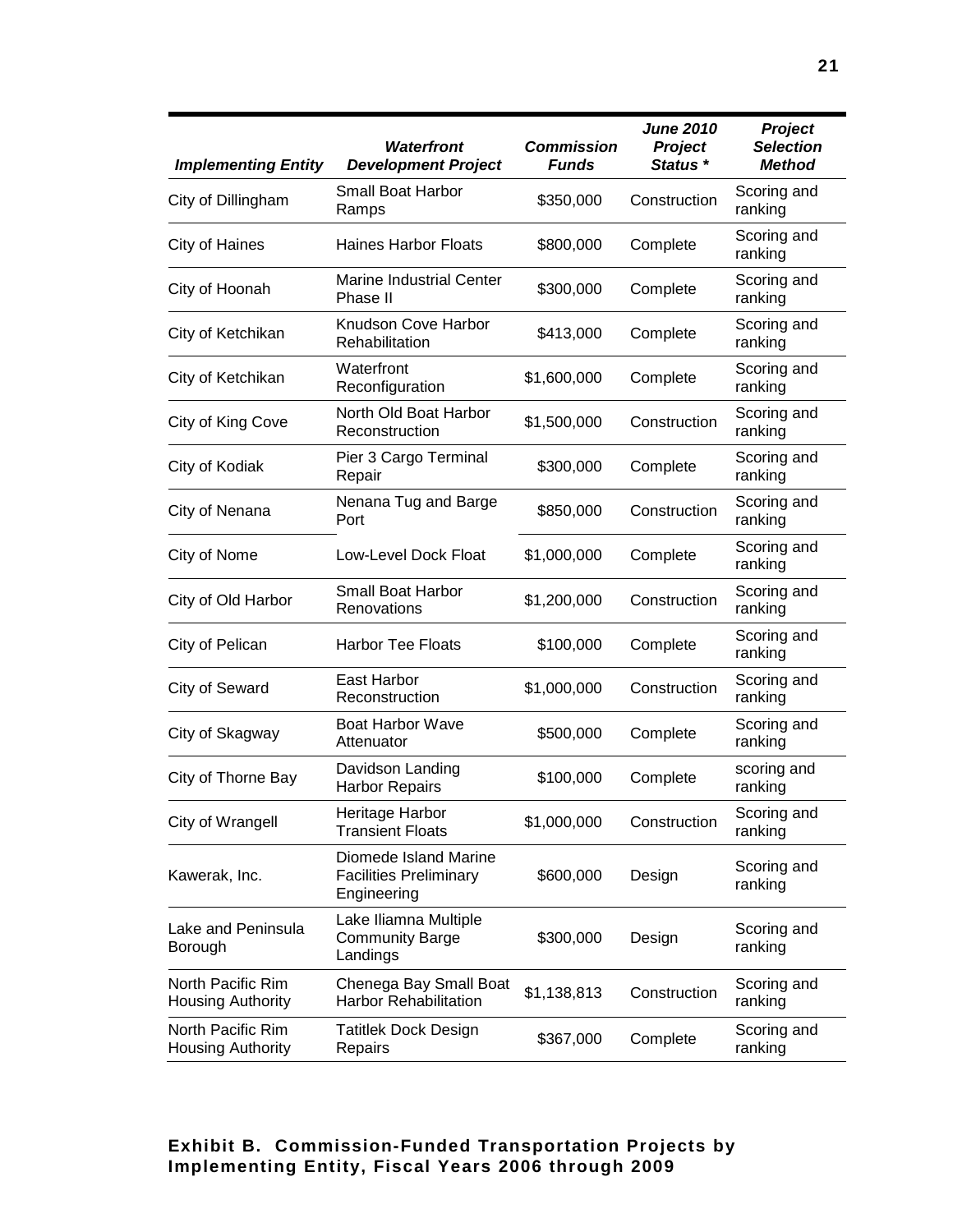| <b>Implementing Entity</b>      | <b>Waterfront</b><br><b>Development Project</b>                            | <b>Commission</b><br><b>Funds</b> | <b>June 2010</b><br><b>Project</b><br>Status <sup>*</sup> | Project<br><b>Selection</b><br><b>Method</b> |
|---------------------------------|----------------------------------------------------------------------------|-----------------------------------|-----------------------------------------------------------|----------------------------------------------|
| North Slope Borough             | Wainwright Lagoon Boat<br>Ramp, Boat Launch<br>Ramp                        | \$379,212                         | Construction                                              | Scoring and<br>ranking                       |
| Organized Village of<br>Kake    | Multi-Use Dock                                                             | \$1,000,000                       | Construction                                              | Scoring and<br>ranking                       |
| U.S. Army Corps of<br>Engineers | Barge Landing Design -<br>Aniak                                            | \$150,000                         | Design                                                    | <b>Discussion</b><br>and consensus           |
| U.S. Army Corps of<br>Engineers | Barge Landing Design -<br>Chuathbaluk                                      | \$122                             | Cancelled/On<br>Hold                                      | <b>Discussion</b><br>and consensus           |
| U.S. Army Corps of<br>Engineers | Barge Landing Design -<br>Kipnuk                                           | \$935                             | Cancelled/On Discussion<br>Hold                           | and consensus                                |
| U.S. Army Corps of<br>Engineers | Barge Landing Design -<br>Kongiganak                                       | \$16,136                          | Design                                                    | Discussion<br>and consensus                  |
| U.S. Army Corps of<br>Engineers | Barge Landing Design -<br><b>McGrath</b>                                   | \$24,683                          | Design                                                    | <b>Discussion</b><br>and consensus           |
| U.S. Army Corps of<br>Engineers | <b>Barge Landing System</b><br>Design - Statewide<br>Design                | \$676,105                         | Construction                                              | <b>Discussion</b><br>and consensus           |
| U.S. Army Corps of<br>Engineers | <b>Barge Landing System</b><br>Design - Statewide<br><b>Mooring Points</b> | \$1,500,000                       | Construction                                              | <b>Discussion</b><br>and consensus           |
| U.S. Army Corps of<br>Engineers | <b>Chevak Mooring Points</b>                                               | \$270,000                         | Construction                                              | Scoring and<br>ranking                       |
| U.S. Army Corps of<br>Engineers | Chignik Small Boat<br>Harbor and Harbor<br>Dredging                        | \$1,000,000                       | Construction                                              | Scoring and<br>ranking                       |
| U.S. Army Corps of<br>Engineers | Cordova Harbor Storm<br><b>Breakwater</b>                                  | \$116,889                         | Design                                                    | Scoring and<br>ranking                       |
| U.S. Army Corps of<br>Engineers | Eek Barge Landing                                                          | \$300,000                         | Design                                                    | Scoring and<br>ranking                       |
| U.S. Army Corps of<br>Engineers | Elim Barge Landing                                                         | \$300,000                         | Design                                                    | <b>Discussion</b><br>and consensus           |
| U.S. Army Corps of<br>Engineers | Kwinhagak Quinhagak<br><b>Harbor Entrance</b><br>Improvements              | \$200,000                         | Planning                                                  | Discussion<br>and consensus                  |
| U.S. Army Corps of<br>Engineers | Nanwalek Safe Harbor<br>Study                                              | \$140,000                         | Planning                                                  | Discussion<br>and consensus                  |
| U.S. Army Corps of<br>Engineers | Nondalton Dock and<br>Launch Ramp                                          | \$150,000                         | Planning                                                  | Scoring and<br>ranking                       |
| U.S. Army Corps of<br>Engineers | Pelican Harbor<br>Rehabilitation<br>Construction                           | \$1,017                           | Cancelled/On<br>Hold                                      | Scoring and<br>ranking                       |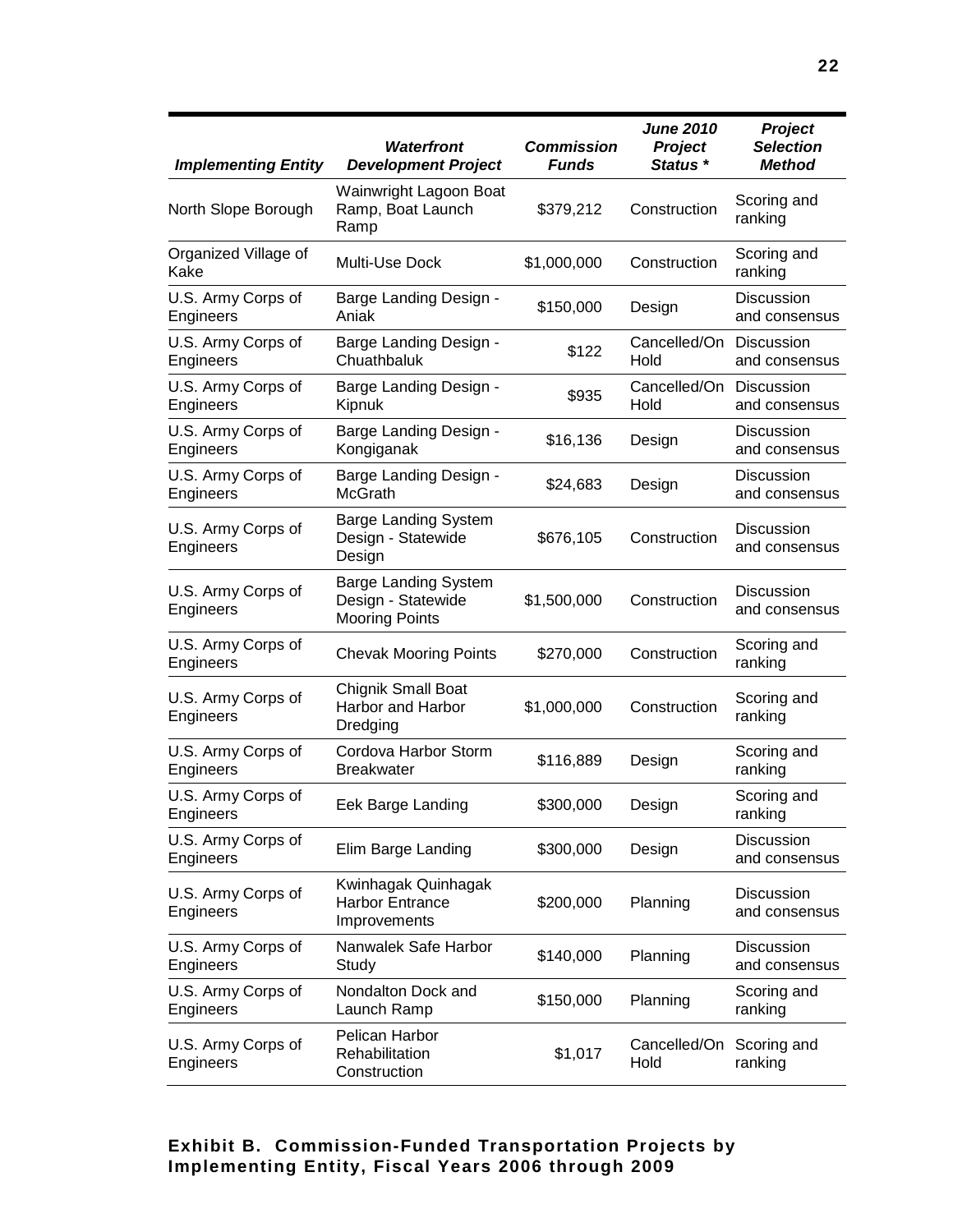| <b>Implementing Entity</b>                              | <b>Waterfront</b><br><b>Development Project</b>                           | <b>Commission</b><br><b>Funds</b> | <b>June 2010</b><br>Project<br>Status * | <b>Project</b><br><b>Selection</b><br><b>Method</b> |
|---------------------------------------------------------|---------------------------------------------------------------------------|-----------------------------------|-----------------------------------------|-----------------------------------------------------|
| U.S. Army Corps of<br>Engineers                         | Perryville Dock<br><b>Conceptual Design</b>                               | \$87,604                          | Design                                  | Scoring and<br>ranking                              |
| U.S. Army Corps of<br>Engineers                         | Port Graham Public Dock<br>Reconnaissance                                 | \$50,000                          | Planning                                | <b>Discussion</b><br>and consensus                  |
| U.S. Army Corps of<br>Engineers                         | Port Lions City Dock and<br><b>Ferry Terminal Repairs</b>                 | \$50,000                          | Planning                                | Discussion<br>and consensus                         |
| U.S. Army Corps of<br>Engineers                         | Saint Paul Harbor<br>Improvements - Phase III<br><b>Small Boat Harbor</b> | \$600,000                         | Design                                  | Scoring and<br>ranking                              |
| U.S. Army Corps of<br>Engineers                         | Seldovia Harbor<br>Improvements                                           | \$200,000                         | Design                                  | Scoring and<br>ranking                              |
| U.S. Army Corps of<br>Engineers                         | <b>Statewide Construction</b><br><b>Inspection Services</b>               | \$75,000                          | Construction                            | Scoring and<br>ranking                              |
| <b>Western Federal Lands</b><br><b>Highway Division</b> | Coffman Cove Dock                                                         | \$1,650,000                       | Construction                            | Scoring and<br>ranking                              |
| Western Federal Lands<br><b>Highway Division</b>        | Galena Barge Dock<br>Planning, Design, and<br>Construction                | \$1,623,166                       | Construction                            | Scoring and<br>ranking                              |
| Yakutat Borough                                         | Multi-Purpose Dock<br>Construction - Yakutat                              | \$696,000                         | Complete                                | Scoring and<br>ranking                              |
| <b>Total Waterfront Development Projects</b>            |                                                                           | 51 scoring and ranking            |                                         |                                                     |
|                                                         |                                                                           | \$34,259,739                      | 12 discussion and<br>consensus          |                                                     |

#### \* Project Status Terms

Planning: Includes investigation of transportation needs, planning and reconnaissance engineering studies, dock and other waterfront development analyses, final mapping, and research.

Design: Includes pre-construction activities, including preliminary engineering; NEPA studies; right-ofway and utilities analysis; plans, specifications, and estimates; and construction contract document development.

Construction: Includes construction contract bidding, selection, award, and execution. Project plans are complete and projects are ready to go or underway.

Complete: All phases of work have been completed and final inspections conducted.

Cancelled/On Hold: The sponsor is unable to execute the selected project; or projects that have not proceeded and might be re-scoped or cancelled.

Source: OIG analysis of Commission data.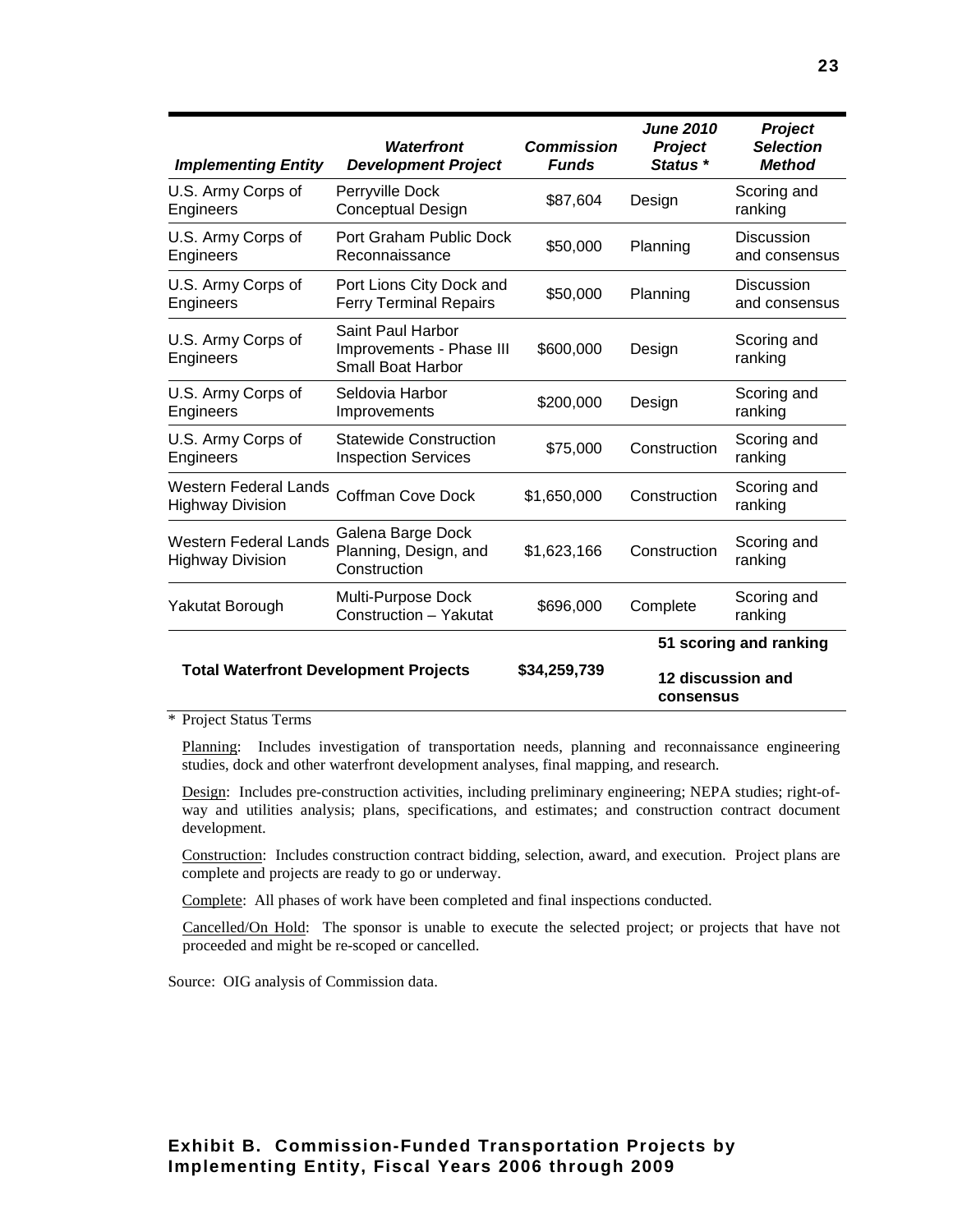## **EXHIBIT C. EVALUATION CRITERIA FOR PROJECT SELECTION SCORING AND RANKING**

| <b>Evaluation</b><br><b>Criteria</b>  | <b>Description</b>                                                                                                                      | Weighted<br><b>Score</b> |  |  |
|---------------------------------------|-----------------------------------------------------------------------------------------------------------------------------------------|--------------------------|--|--|
| <b>Road Projects</b>                  |                                                                                                                                         |                          |  |  |
| Health and<br>Quality of Life         | Air and water quality, basic infrastructure quality, access to health<br>care, water and sewer facilities, and other basic services     | $\overline{7}$           |  |  |
| <b>Public Support</b>                 | Community or regional support                                                                                                           | 4                        |  |  |
| Project Type                          | Rehabilitation, reconstruction, or new construction                                                                                     | 3                        |  |  |
| Economic Value                        | Road repair, reroute, or rehabilitation                                                                                                 | 3                        |  |  |
| <b>Project Stage</b>                  | Project stage-new start, design start, design complete or construction<br>ready                                                         | 3                        |  |  |
| Capital Costs                         | Contributions to capital costs of project                                                                                               | 3                        |  |  |
| Safety                                | The primary purpose of the project is to improve a demonstrated<br>safety hazard                                                        | 2                        |  |  |
| Connectivity                          | Improves intermodal connections to airport, barge landing, port, or<br>dock or reduces redundant facilities                             | $\overline{c}$           |  |  |
| Joint Project                         | Joint project funding or in-kind services                                                                                               | 2                        |  |  |
| Maintenance                           | Ability of project to either reduce maintenance costs, or ability of<br>project to allow a road or street to be maintained to standards | 2                        |  |  |
| <b>Total Points for Road Projects</b> |                                                                                                                                         |                          |  |  |
|                                       | <b>Waterfront Development Projects</b>                                                                                                  |                          |  |  |
| Safety                                | The primary purpose of the project is to improve operational safety                                                                     | 5                        |  |  |
| <b>Public Support</b>                 | Community or regional support                                                                                                           | 5                        |  |  |
| Connectivity                          | Improves Intermodal connections to airport, barge landing, port, or<br>dock or reduces redundant facilities                             | 4                        |  |  |
| Maintenance                           | Reduce maintenance costs                                                                                                                | 3                        |  |  |
| Operations                            | Project components important to safe and economic operations                                                                            | 3                        |  |  |
| Service Life                          | The period of years repaired, rehabilitated, or constructed component<br>will last                                                      | 3                        |  |  |
| Economic Value                        | Improves economic conditions locally or regionally; provides<br>intermodal connections that enhance economic values                     | 2                        |  |  |
| <b>Harbor Capacity</b>                | Increases harbor capacity to meet new subsistence, commercial or<br>charter fleet vessels                                               | 2                        |  |  |
| <b>Project Stage</b>                  | Project stage-new start, design start, design complete or construction<br>ready                                                         | 2                        |  |  |
|                                       | <b>Total Points for Waterfront Development Projects</b>                                                                                 | 29                       |  |  |

Source: Denali Commission

#### **Exhibit C. Evaluation Criteria for Project Selection Scoring and Ranking**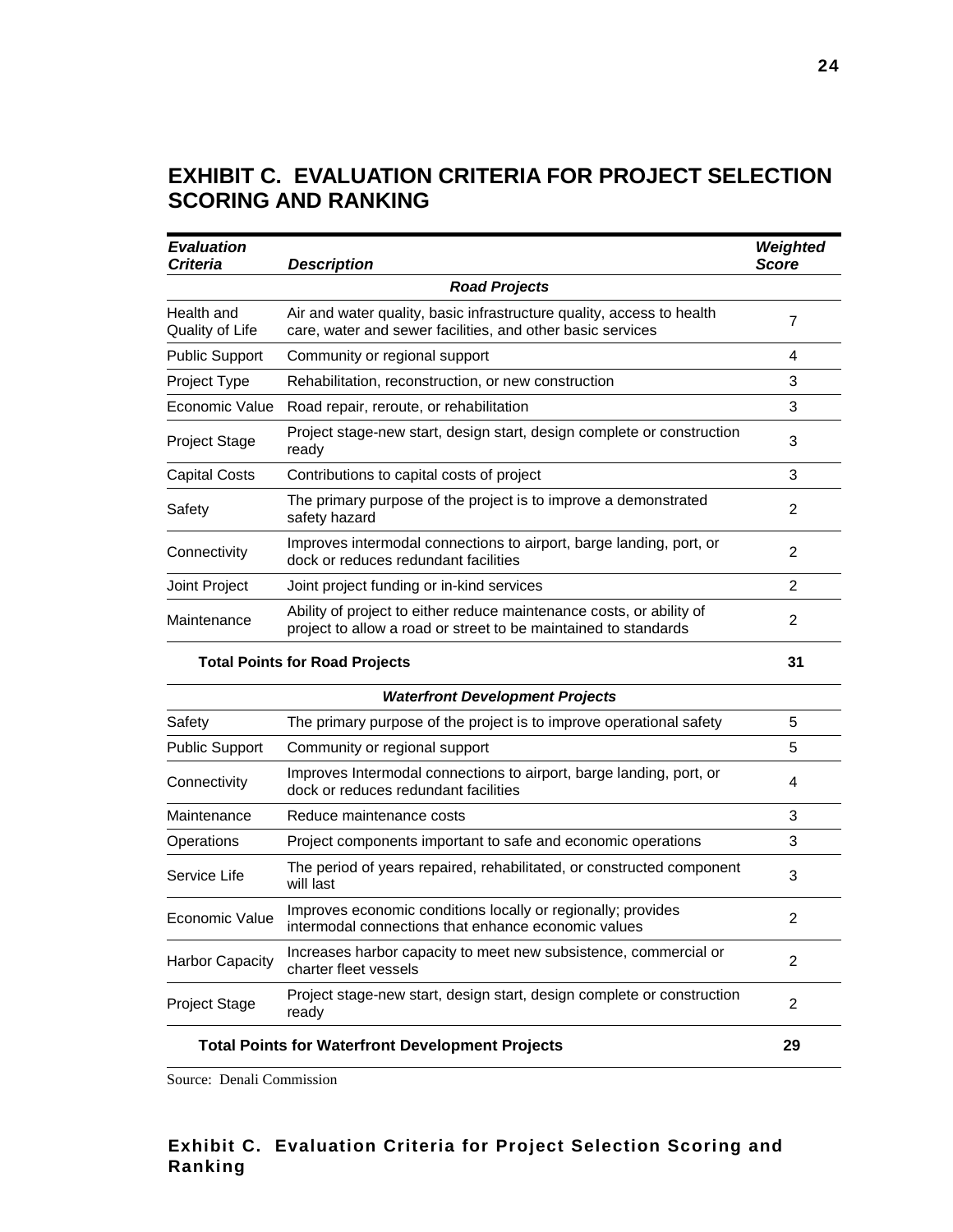| <b>Name</b>                 | <b>Title</b>                  |  |
|-----------------------------|-------------------------------|--|
| Gary Middleton              | <b>Program Director</b>       |  |
| <b>Brenda James</b>         | <b>Program Director</b>       |  |
| Jay Swartzbaugh             | Project Manager               |  |
| <b>Christopher Minovich</b> | <b>Senior Auditor</b>         |  |
| <b>Calvin Moore</b>         | Analyst                       |  |
| Adam Tabaka                 | Analyst                       |  |
| Jamila Mammadova            | Analyst                       |  |
| Petra Swartzlander          | Senior Statistician           |  |
| Seth Kaufman                | <b>Senior Counsel</b>         |  |
| Karen Sloan                 | <b>Communications Officer</b> |  |
| <b>Harriet Lambert</b>      | Writer-Editor                 |  |

## **EXHIBIT D. MAJOR CONTRIBUTORS TO THIS REPORT**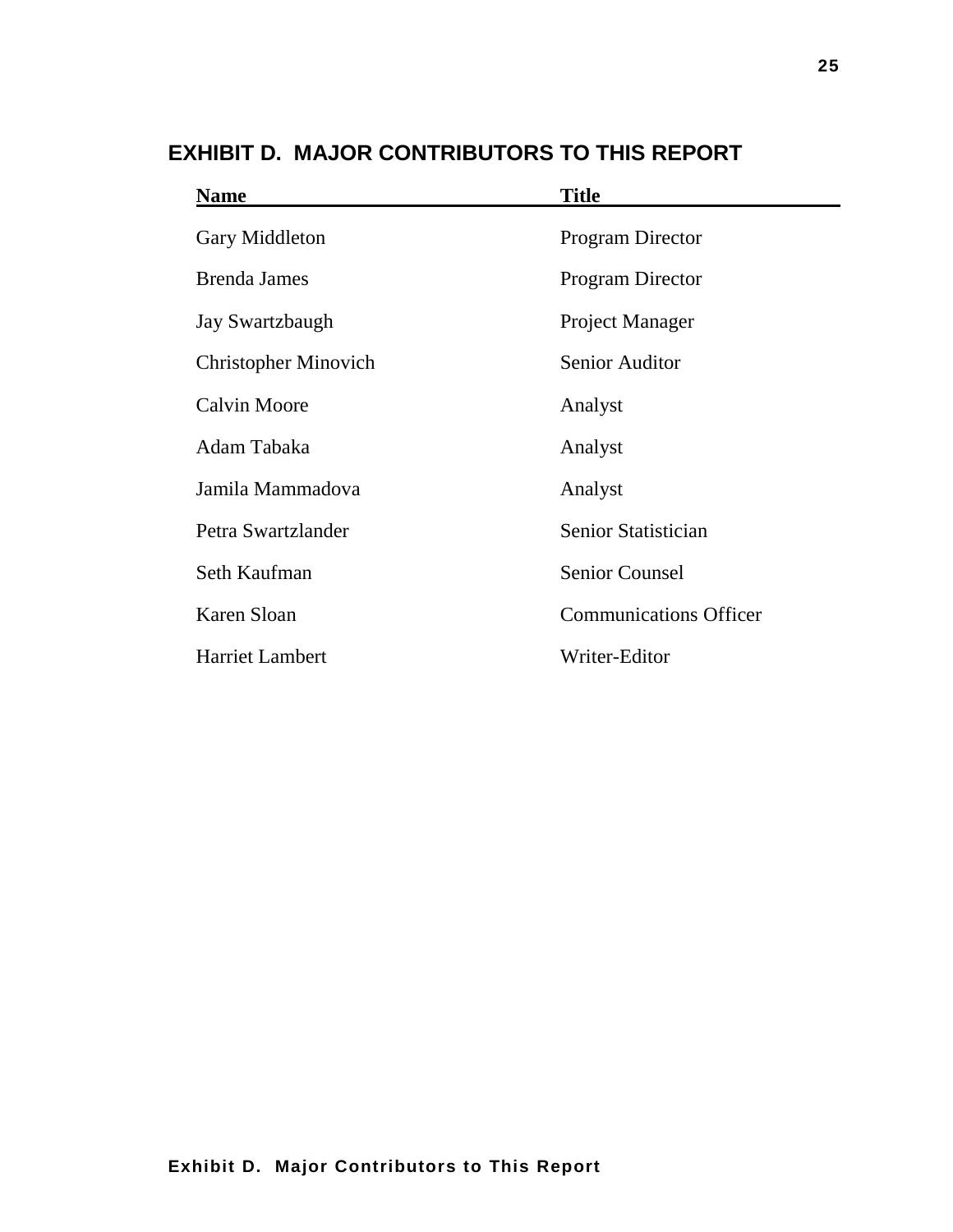# **Appendix. Agency Comments**

# **APPENDIX. AGENCY COMMENTS**



# **Memorandum**

Subject: **INFORMATION:** Federal Highway Administration Response to the Office of Inspector General (OIG) Draft Report on DOT's Oversight of the Denali Commission's Use of Federal Transportation Funds (10U3004M000)

Date: January 25, 2011

From: Victor M. Mendez<br>Administrator Tout Mont Administrator

To: Calvin L. Scovel III Inspector General (JA-1) Reply to Attn. of: HDA-AK

The Federal Highway Administration (FHWA) is fully committed to carrying out its stewardship and oversight responsibilities to ensure Federal highway funds are spent on prudent transportation investments. Accordingly, FHWA has worked with the Denali Commission (Commission) as established by the Denali Commission Act of 1998 as amended by the Safe, Accountable, Flexible, Efficient Transportation Equity Act: A Legacy for Users (SAFETEA-LU). The Commission is an independent Federal entity intended, in part, to address some of the unique transportation challenges faced by Alaska's rural residents given the State's size and the remoteness of its communities and villages. Funds for this program have been used for road and resource development projects, including projects to connect rural communities, enhance transportation safety, and provide emergency evacuation routes.

Although neither the statute, nor the 2006 Memorandum of Understanding between FHWA and the Commission, established authority for FHWA oversight of the Commission's transportation project selection process or compliance with Title 23 United States Code (U.S.C.) requirements, FHWA has advised the Commission in establishing processes and procedures to deliver the types of transportation projects envisioned under the Denali Commission Act of 1998. Project selection

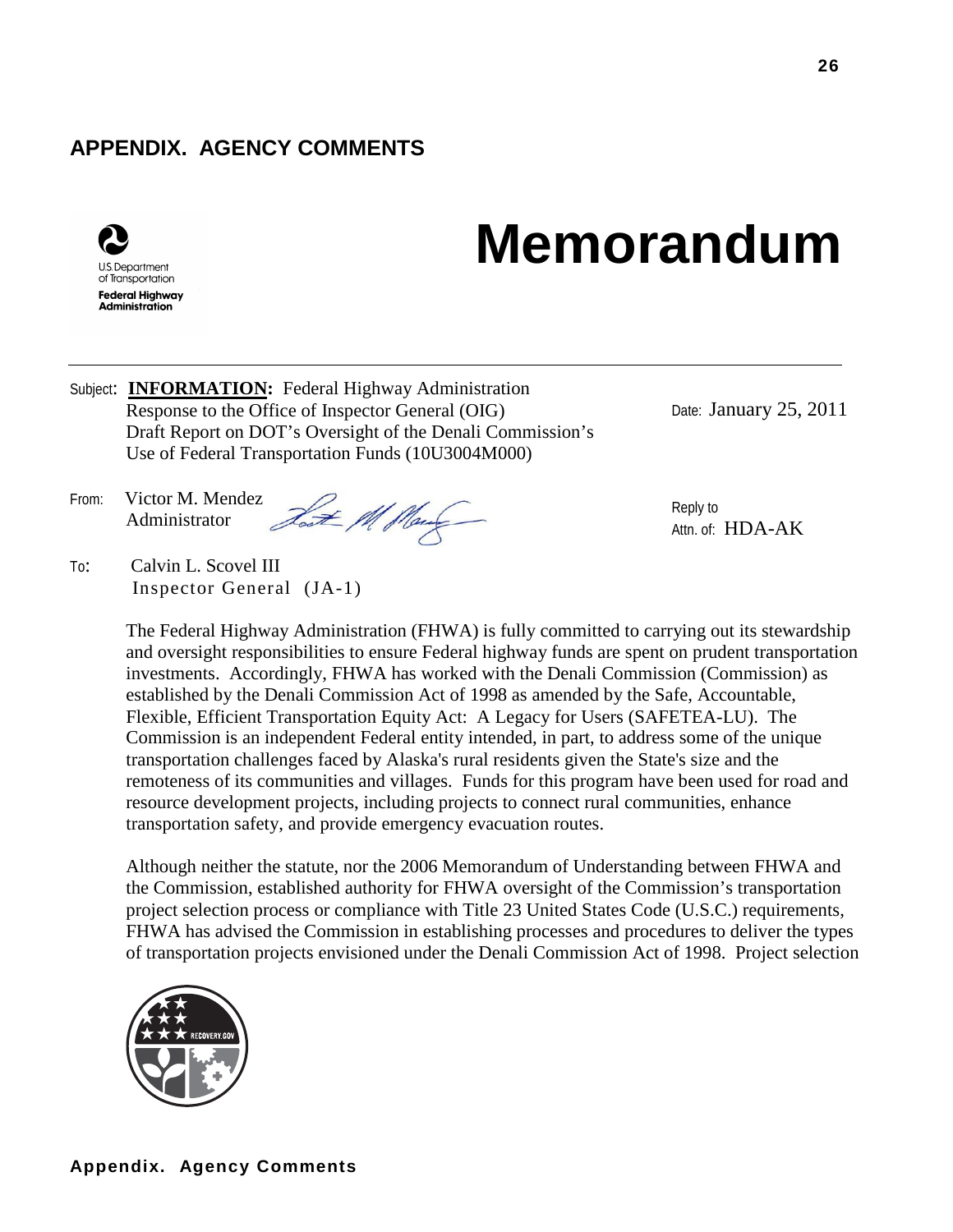responsibility was assigned by SAFETEA-LU, Section 1960 amending the Denali Access System Program, Section 309(b)(4) to establish a Transportation Advisory Committee (TAC) that advises the Commission on transportation needs and coordinates, plans, prioritizes, and facilitates the Commission's transportation work. With the exception of authorizing funding from the Highway Trust Fund, SAFETEA-LU assigns all responsibility for identifying and carrying out projects to the Commission upon the advice of the TAC.

As described in response to the following recommendations, the FHWA will continue within its limited statutory authority to advise the Commission on policy and project development procedures pursuant to effectively addressing its responsibilities for federally funded transportation projects. We continue to be encouraged by the Commission's commitment in working with FHWA to improve its processes and procedures to deliver effective transportation projects.

### **OIG Recommendations and FHWA Actions**

**Recommendation 1:** To ensure the project selection process is objective and transparent, the OIG recommends that the FHWA advise the Commission to either eliminate the discussion and consensus method or define limited circumstances in which its use is appropriate.

**Response:** Concur.The Commission uses two main methods to select transportation projects. The project scoring and ranking method requires the Commission to publish in advance on its Web site selection criteria and requirements. The discussion and consensus method is designed to provide for decisionmaking based on professional judgment. Over 80 percent of Commissionfunded projects accounting for 94 percent of its use of funds from 2006 through 2009 were selected using the project selection approach, where projects were selected using published criteria.

To help enhance the transparency of the Commission's project selection process, the FHWA has advised the Commission to either eliminate the discussion and consensus method or to explicitly define those circumstances when its use is appropriate. Based on those discussions, the Commission has informed FHWA that work is underway to revise its consensus method process. As it believes the consensus method remains a valuable tool, the Commission is developing a set of provisions that more clearly define the appropriate use of the consensus method during the project selection process and FHWA will continue to advise and collaborate with the Commission to address this effort. As FHWA, in its advisory capacity, has completed the recommended action, it considers this recommendation closed.

**Recommendation 2:** To ensure the project selection process is objective and transparent, the OIG recommends that the FHWA advise the Commission to maintain detailed minutes, such as transcripts, of TAC project selection and funding discussions, including recusals from scoring and voting and the basis for each recusal.

**Response:** Concur. While the Commission currently maintains minutes of the TAC meetings, it recognizes records can be improved by including additional detail. The FHWA has advised the Commission, and the Commission agrees, on the importance of more detailed minutes to enhance transparency of the project selection process and funding discussions, including recusals from

#### **Appendix. Agency Comments**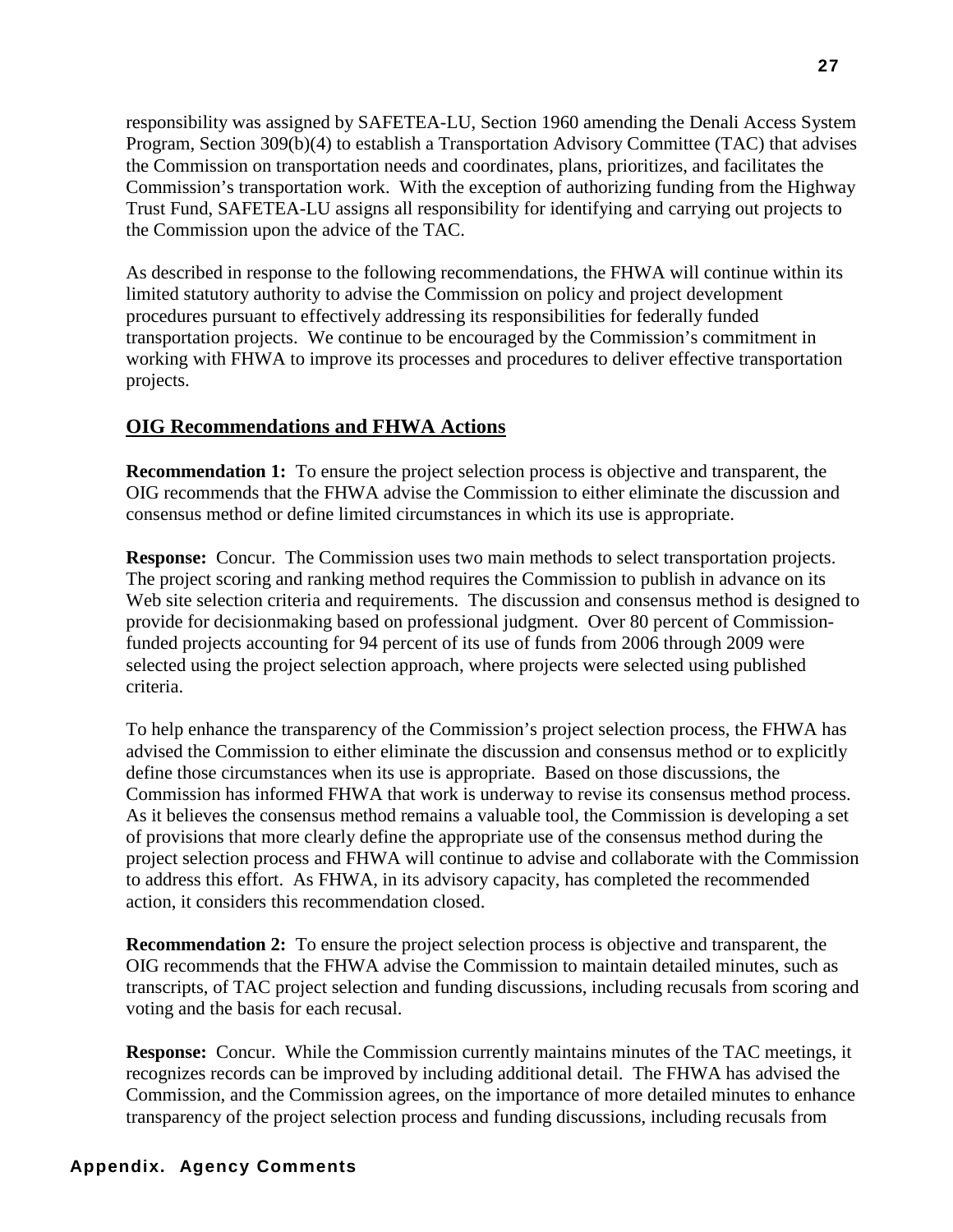scoring and voting and the basis for each recusal. As FHWA, in its advisory capacity, has completed the recommended action, it considers this recommendation closed.

**Recommendation 3:** To ensure TAC members' selection decisions are free from conflicts of interest, the OIG recommends that the FHWA collaborate with the Commission to establish annual training for TAC members on how to avoid the appearance of or actual conflicts of interest.

**Response:** Concur.As noted in the OIG draft report, TAC members are not required to follow Federal conflict of interest prevention measures, such as attending ethics training, signing ethics agreements, or submitting financial disclosure statements. The TAC currently operates under guidance which instructs TAC members to recuse themselves from voting when they, their employer, or a family member might benefit from a project selection.

The FHWA has advised the Commission that the Federal model for avoiding conflict of interest represents sound practices that could help the Commission better assure selection decisions are free from actual or perceived conflicts of interest, and we have provided relevant training materials for the Commission's review and consideration. Based on those discussions, the Commission has informed FHWA it plans to revise its TAC Roles and Responsibilities to address the OIG's findings by adding a requirement that TAC members receive annual ethics training and certify their attendance at the training session. The FHWA reviewed the draft revised TAC Roles and Responsibilities and provided comments to the Commission and will continue to collaborate with the Commission to achieve a strengthened conflict of interest process and required ethics training program. As FHWA, in its advisory capacity, has completed the recommended action, it considers this recommendation closed.

**Recommendation 4:** To ensure TAC members' selection decisions are free from conflicts of interest, the OIG recommends that the FHWA collaborate with the Commission to develop a requirement for TAC members to certify that the appearance of or actual conflicts of interest are fully disclosed prior to project selection activities.

**Response:** Concur.As noted in response to Recommendation 3, TAC members are not required to follow Federal conflict of interest prevention measures, such as attending ethics training, signing ethics agreements, or submitting financial disclosure statements. The FHWA has advised the Commission of the advisability of taking steps to better assure selection decisions are free from actual or perceived conflicts of interest. Based on those discussions, the Commission has informed FHWA it plans to revise its TAC Roles and Responsibilities to address the OIG's findings and require TAC members certify either verbally or in written form, when a member has a conflict of interest. The certification is required to be retained in the record of the TAC proceedings. As FHWA, in its advisory capacity, has completed the recommended action, it considers this recommendation closed.

**Recommendation 5:** To ensure TAC members' selection decisions are free from conflicts of interest, the OIG recommends that the FHWA collaborate with the Commission to design mechanisms for Commission staff to verify that TAC members participate in annual training, fully disclose conflicts of interest, and recuse themselves appropriately.